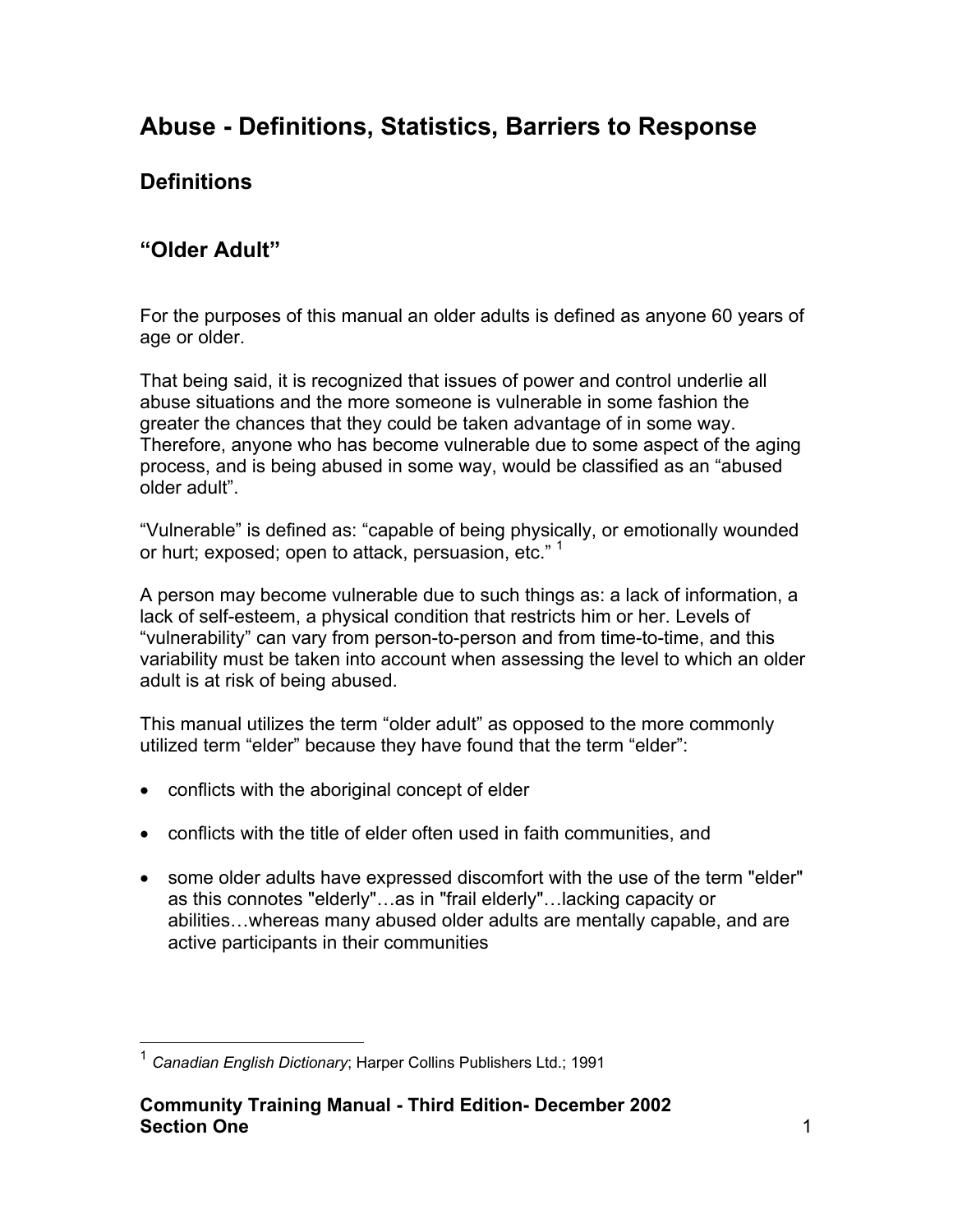### **"Abuse"**

Abuse as discussed in this manual and workshop is defined as any action, or deliberate inaction, by a person in a position of trust, which causes harm to an older adult.

"Trust" is defined as: "confidence, firm belief, reliance, responsibility … rely on, believe in, expect, hope consign for care." $2^2$  $2^2$ 

A person in a position of trust is someone with whom the older adult has built a relationship with and has come, over **time**, and because of past actions, to trust. The person in a position of trust could be a spouse, a family member, a paid caregiver, a staff member at a long-term care facility or care/retirement home, etc.

Relationships are abusive when a person uses various tactics to maintain power and control over another person. (See the Power and Control Wheel, and the Equality Wheel, contained in Section Four of this manual for a visual representation of what actions might be taken by a person who is exerting power over another person, and what actions would be taken if one was acting in an egalitarian fashion.)

This manual will not provide an in-depth discussion of self-neglect or financial exploitation due to telephone or door-to-door solicitation (for example) as forms of abuse of older adults.

"Self-neglect is a failure or inability to provide necessary care or attention to oneself that causes, or is likely to cause within a short period of time, serious physical, mental or emotional harm to oneself, or substantial damage to, or loss of, one's assets. Like other forms of neglect [or abuse], self-neglect may be active (intentional) or passive (unintentional). Support and information about how to avoid harmful effects may, but do not necessarily, change the behaviour."  $3$ 

<span id="page-1-0"></span><sup>2</sup> *Canadian English Dictionary;* Harper Collins Publishers Ltd; 1991

<span id="page-1-1"></span><sup>3</sup> *Developing Community Response Networks: A Guide for Communities*; Holland, Sylvia; North Shore Community Services, British Columbia; Revised for use in Ontario 1999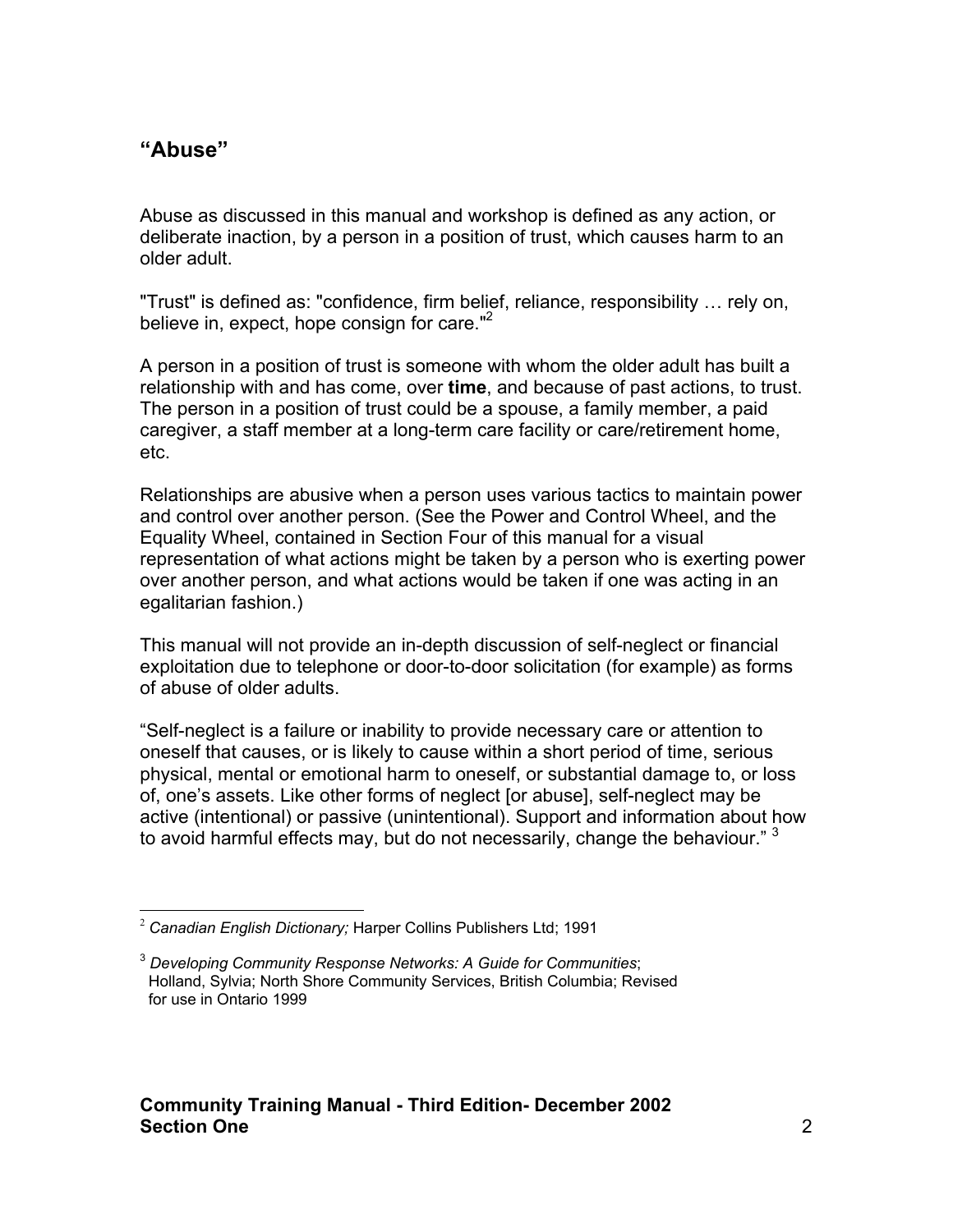This manual does not specifically discuss the issue of self-neglect as the dynamics of self-neglect are different than the dynamics of abuse perpetrated by a trusted other.

When addressing the issue of abuse perpetrated by someone in a position of trust one must take into account the dynamics of power and control, and the imbalances of power in abusive relationships. When someone is neglecting him/herself, he/she may be choosing to neglect him/herself, and/or he/she may not have information regarding how to properly care for him/herself and/or where to find assistance to improve self-care. The provision of information and/or assistance to the self-neglecting older adult may end the self-neglect situation, or, it may not.

This is not to suggest that a community should ignore adults in this type of situation. It is **important** to recognize and respond to an older adult who may be at risk as a result of self-neglect. The process used and approach taken to assist a person who is neglecting him or herself is likely to be the same, in most circumstances, as when assisting a person who is being abused by another. For example, you would always talk to the person first. If he or she has the mental capacity to make decisions for him or herself, you would provide him or her with information, make suggestions to him or her, offer supports, hope that he or she will act on your suggestions, and follow-up with the person to see if the situation has improved or the person needs more, or different, assistance.

It is important to include agencies and/or individuals who can provide training on how to prevent, and respond to, situations of self-neglect (e.g., community nurses, physicians/geriatricians, agencies that provide nursing care, physiotherapists, occupational therapists, etc.) in any community response to the abuse of older adults. Education on these issues would be conducted along with education on the key issue of the abuse of an older adult that is perpetrated by someone who has gained a position of trust with the individual suspected of being abused.

The reasons for excluding an in-depth discussion of financial exploitation (due to such practices as telephone or door-to-door solicitation) in this manual, although some of these exploitations may be criminal acts, are that:

- although it is embarrassing for someone to admit that they have been "taken" in a financial exploitation scheme these types of abuses are more readily reported to authorities, such as the Police, than are abuses perpetrated by someone who the person suspected of being abused knows and has come to trust
- the Police, the Ministry of Consumer and Commercial Relations, etc. can be effective at warning community members when such financial exploitation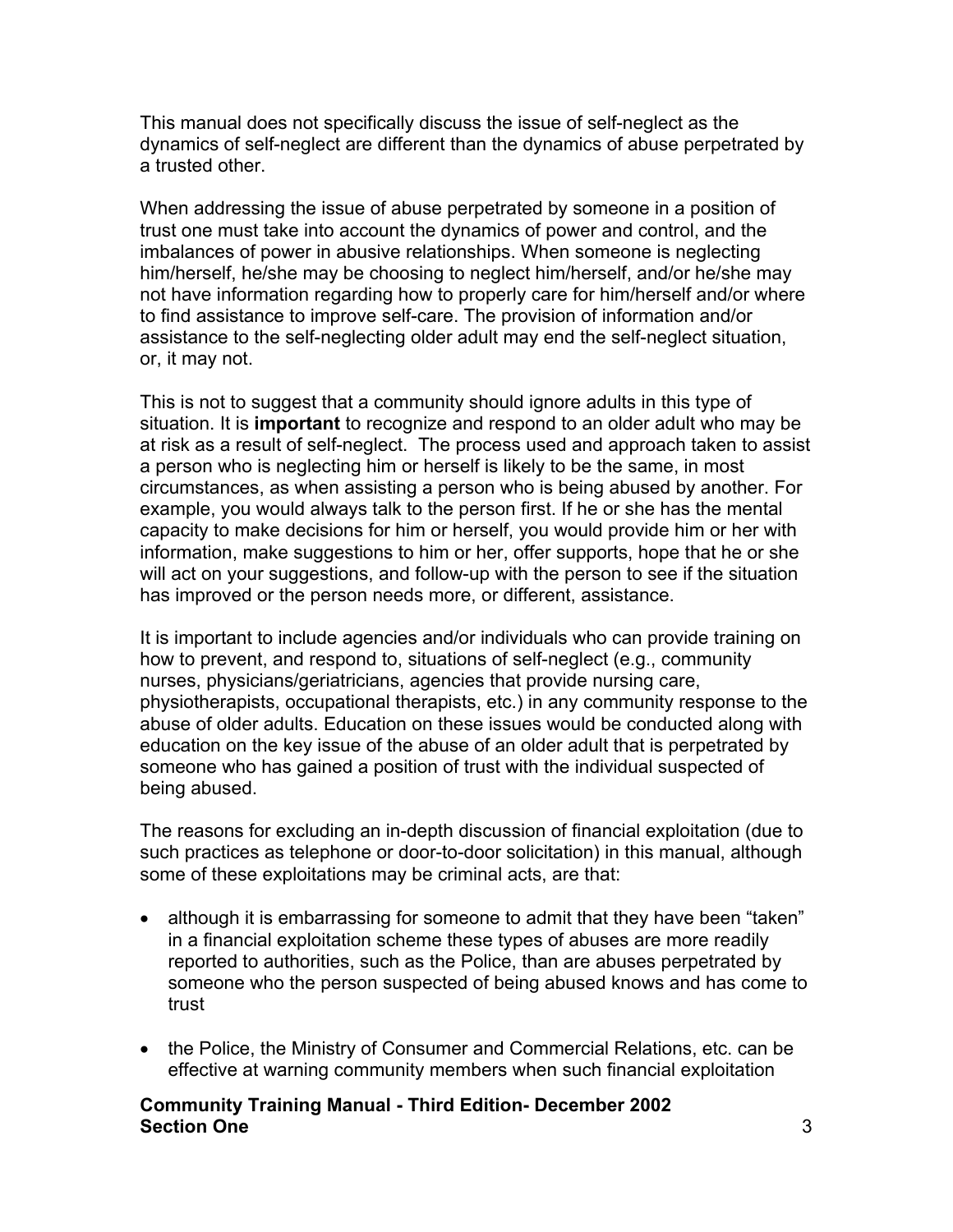schemes are being perpetrated in a community (usually by notifying the media about such schemes)

- the Police (and others) offer public education programmes and materials about such schemes and teach individuals how to avoid being taken advantage of in such schemes, (Community Service Officers and/or Abuse Issues Co-ordinators on local Police services and/or the Ontario Provincial Police provide such educational programming. Please contact your local Police service to find out which officer(s) provide such a service in your area)
- the victims of this type of financial exploitation are far more likely to advocate for, and assist in, the prosecution of the perpetrators of this type of abuse than are individuals who are abused by someone whom they know, and have come to trust

As stated in the discussion of self-neglect, it is important to include agencies and/or individuals who can provide training on how to prevent, and respond to, these kinds of financial exploitation situations in any community response to the abuse of older adults. Education on these issues would be conducted by people such as the local Community Service Officer or Abuse Issues Co-ordinator along with education on the key issue of the abuse of an older adult that is perpetrated by someone who has gained a position of trust with the individual suspected of being abused.

# **Types of Abuse**

The following definitions are not legal definitions. Rather, they are intended to help people in the community and professionals working with older clients to recognize abuse of seniors, which is a social phenomenon as well as, in many cases, a crime. Abuse of seniors may include:

### **Physical Abuse**

Any act of violence or rough treatment causing injury or physical discomfort. This may include the inappropriate and/or unwarranted use of physical or chemical restraints.

### **Emotional or Psychological Abuse**

Any act, including confinement, isolation, verbal assault, humiliation, intimidation, infantilization, or any other treatment which may diminish the sense of identity, dignity, and self-worth of the senior.

### **Financial Abuse of Exploitation**

The misuse of a senior's funds and assets; obtaining property and/or funds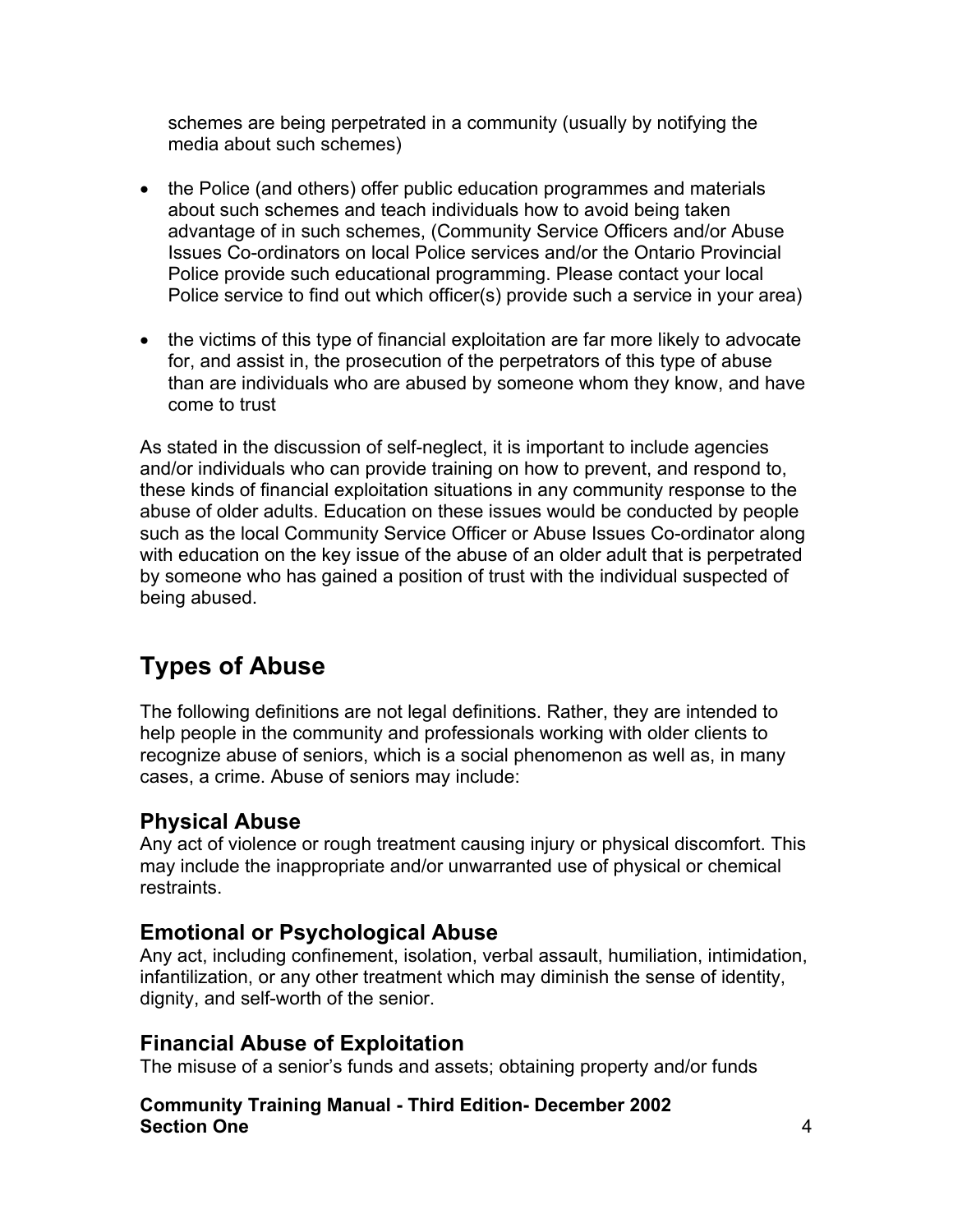without that person's knowledge and full consent, or in the case of a senior who is not mentally capable, not in that person's best interests; the misuse of a Continuing Power of Attorney for Property.

## **Sexual Abuse**

Any sexual behaviour directed toward a senior without that person's full knowledge and consent: e.g., sexual assault, sexual harassment.

## **Neglect**

Intentional withholding of basic necessities or care (active neglect) or not providing basic necessities or care because of a lack of experience, information, or ability (passive neglect).

## **Medication Abuse**

Misuse of a senior's medications and prescriptions, including withholding medication and overmedicating.

## **Medical Abuse** \*\*

Any medical procedure or treatment done without the informed consent of the senior or his or her legal substitute decision-maker as defined in the Ontario Health Care Consent Act.

## **Systemic Abuse** \*\*

When government or institutional policies and regulations create or facilitate harmful situations.

## **Violation of Civil/Human Rights**

Denial of a senior's fundamental rights (as set out in legislation, the Charter of Human Rights and Freedoms, common law): e.g., withholding information, denial of privacy, denial of visitors, restriction of liberty, or mail censorship.

\* These definitions have been adapted from: *Connecting: A Curriculum Guide on the Abuse of Seniors*; British Columbia Coalition to Eliminate the Abuse of Seniors; April, 1996, except **\*\*** which are adapted from *Abuse Prevention in Long-Term Care*; Sisters of Charity of Ottawa Health Services Inc.; Ottawa, Ontario; 1997

**Please Note**: Some educators on abuse issues have found it useful to describe abuses as being on a continuum. Abuses can be perpetrated that have "lesser" effect on persons than others, so they can be seen to be on a continuum that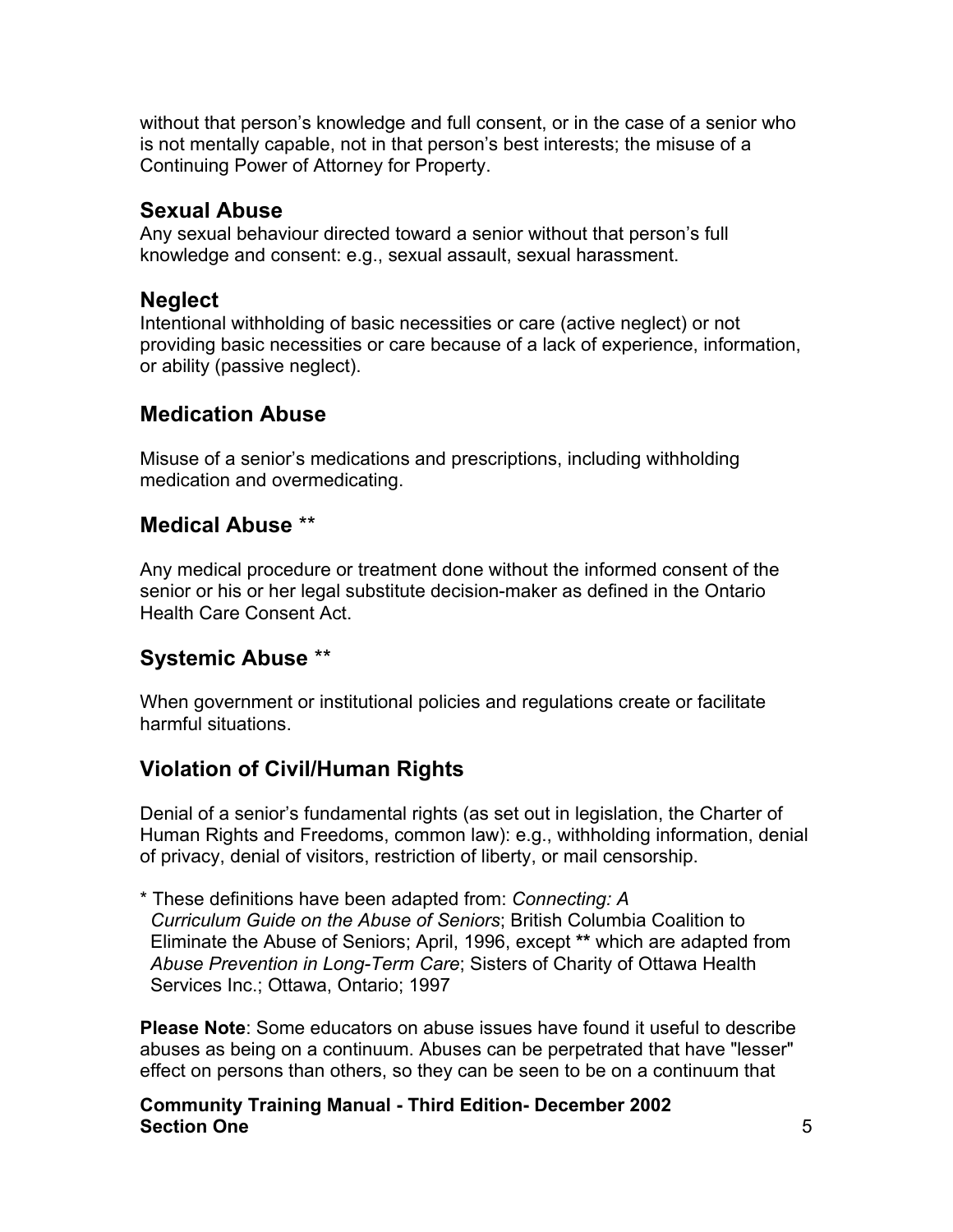ranges from "lesser" harm to causing death . This is not to say that abuses that have "lesser" effect on individuals are not as serious as abuses that cause more harm. This also does not imply that your strategies for assisting an abused person would alter with the level of harm the abuse caused. This reference to

continuums is as a reminder that some actions that you may not consider to be abusive, in fact, **are** - and all types of abuse could ultimately lead to the death of the abused individual. (See the Continuums of Physical Abuse, Emotional Abuse, Sexual Abuse and Financial Abuse in Section Three, pp. 13 - 16, of this manual.)

For information on the **indicators of abuse** please see*: Information Sheet 2 - Module # 2 Indicators of Abuse* in Section Three, pp. 17 - 20 of this Manual.

## **Statistics on the Abuse of Older Adults**

The National Clearinghouse on Family Violence, in *Community Awareness and Response: Abuse and Neglect of Older Adults* states that: "In 1991 there were approximately 3.2 million Canadians over the age of 65 (Statistics Canada, 1992). Projections indicate that by the year 2031, there will be approximately 7.5 million older adults. During the same time period, the percentage of older adults will rise from 11 percent of the total Canadian population to almost 23 percent.  $4$ In general, the increasing older population will [also] live longer." <sup>[5](#page-5-1)</sup>

More and more, studies into the abuse of older adults are been conducted.

In 1989, the Ryerson Study was conducted. Researchers telephoned 2000 adults living in private dwellings. Their survey found that approximately 4% (1 in 25) of competent older adults, living independently in their community, are neglected or abused. $6$ 

It should be noted that the Ryerson study is now 13 years old. The telephone survey was directed only to mentally capable older adults living in the community. The respondents were required to self-report about abuses that they may be experiencing.

<span id="page-5-0"></span><sup>4</sup> *Canada's Aging Population*: McDaniel, Susan; Butterworths; Toronto; 1986.

<span id="page-5-1"></span><sup>5</sup> *Community Awareness and Response: Abuse and Neglect of Older Adults*: National Clearinghouse on Family Violence; 1993; p.6

<span id="page-5-2"></span><sup>6</sup> *National Survey on Abuse of the Elderly in Canada: The Ryerson Study*: Podnieks, Elizabeth; Karl Pillemer, Thomas Shillington & Alan Frizzel; Ryerson Polytechnical Institute; Toronto; 1990.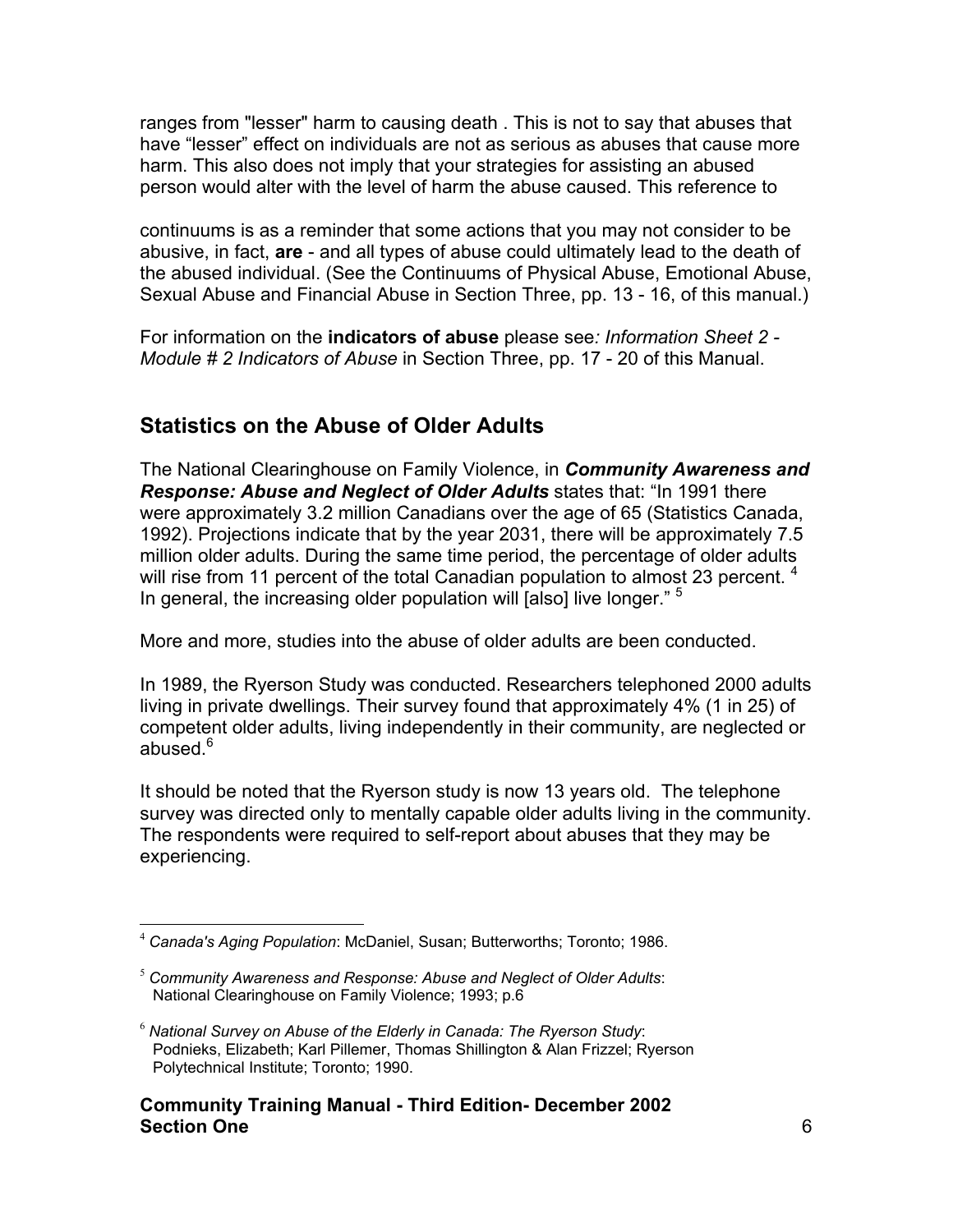Individuals working in communities to address the issues of the abuse and neglect of older adults feel that the numbers of abused older adults living in the community may actually be higher than the 4% figure, but more study is required to determine whether or not this is true.

In 1997, the College of Nurses of Ontario conducted an abuse survey of RNs and RPNs working in Ontario. To publicize the statistics compiled in that survey, the College released a Fact Sheet entitled "Speak out to Stop Abuse...10 Facts about Client Abuse in Community Care".

This Fact Sheet does not describe abuses committed toward older adults in particular, but it does give us an idea what the RNs and RPNs have identified about abuse in the communities in which they performed their work.

### "**Speak out to Stop Abuse 10 Facts about Client Abuse in Community Care**

| Fact #1    | 56% of nurses working in community care witnessed or heard<br>about at least one incident of abuse by a nurse since 1993 |
|------------|--------------------------------------------------------------------------------------------------------------------------|
| Fact $#2$  | The type of abuse was 43% verbal, 25% physical, 21% neglect,<br>and 2% sexual                                            |
| Fact $#3$  | 43% of nurses in community care reporting abuse reported more<br>than three separate incidents                           |
| Fact #4    | Clients who are stressed, confused, elderly, or require assistance<br>with movement are most at risk for being abused    |
| Fact $# 5$ | Most clients know their abusers moderately well                                                                          |
| Fact #6    | Nurses awareness of abuse has increased in the past four years                                                           |
| Fact #7    | The number of nurses who intervened directly to stop an incident of<br>client abuse doubled since 1993                   |
| Fact #8    | Only 47% of nurses in community care who witnessed abuse tried<br>to stop it                                             |
| Fact $# 9$ | 89% of nurses who try to stop abuse are successful                                                                       |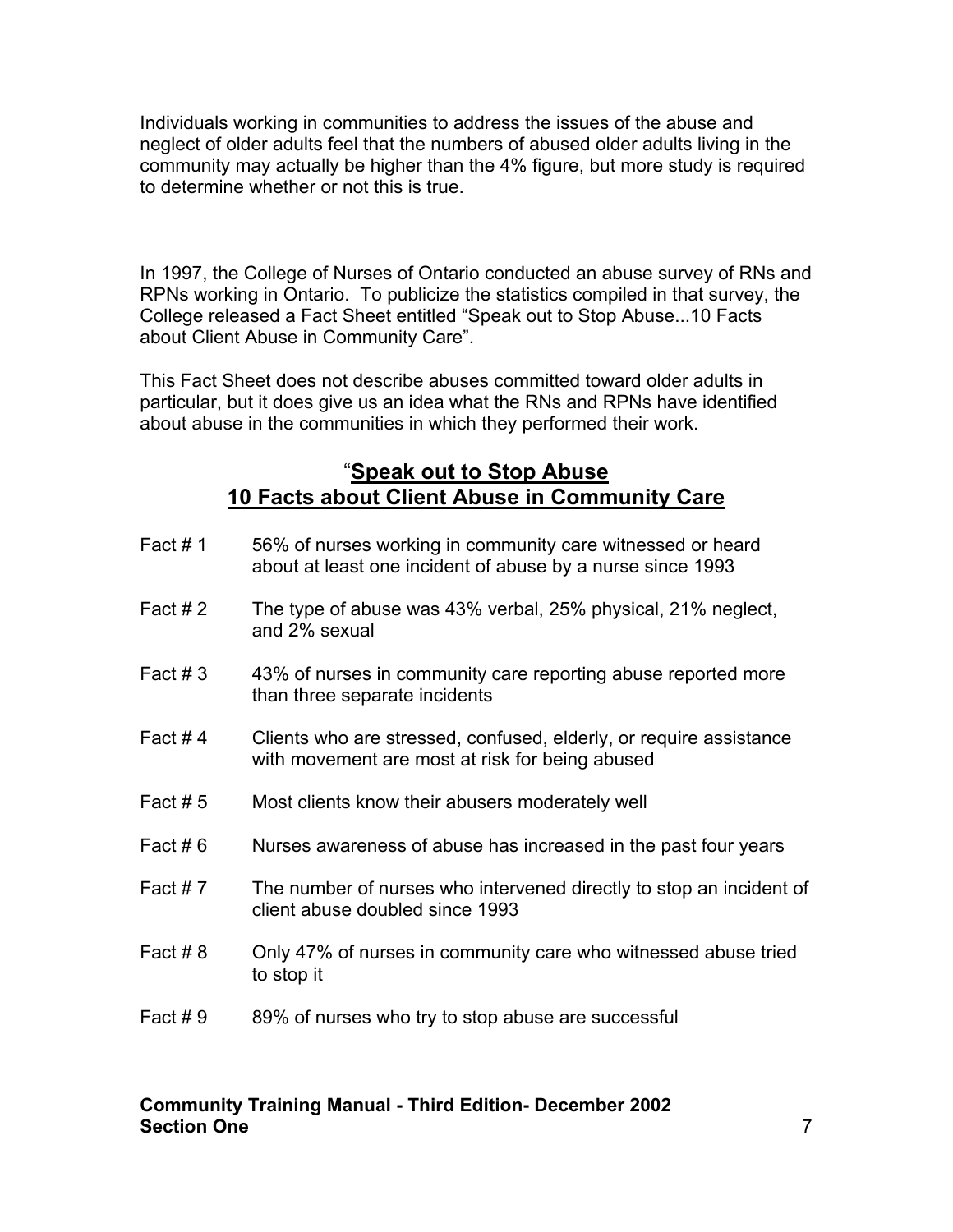### Fact # 10 Abuse prevention awareness decreases client abuse" [7](#page-7-0)

In 1995 and 1996, under the auspices of the Sisters of Charity of Ottawa Health Services Inc., Jean Kozak and Teresa Lukawiecki directed a research project, (the *Abuse Prevention in Long-Term Care Project*) and developed an educational package for intervening and preventing abuse and neglect of residents in longterm care facilities. Materials produced in that project include *Policy and Procedures Guidelines for Responding to and Preventing Abuse and Neglect in Long-Term Care*. (These Guidelines can be found in the Training Manual *Abuse Prevention in Long-Term Care*.)

The Guidelines state that "Abuse and neglect in long-term care (LTC) is not a new phenomenon. It is a complex issue affecting residents, staff, families, volunteers, unions, and administrators, among others. Although the true prevalence of abuse and neglect in institutional settings is unknown in Canada, research since the late 1970's clearly indicates that it does exist." <sup>[8](#page-7-1)</sup>

A study conducted by the Ontario College of Nurses in 1993 states:

"In a recent study conducted on behalf of the Ontario College of Nurses, 804 registered nurses and 804 registered nursing assistants were asked about abusive incidents committed by nursing staff against clients of any age in institutional settings. Nearly one half of the respondents reported witnessing one or more incidents of abuse by nursing staff. However, as the College notes, the time period in which the incident occurred was not specified, so these events could have occurred anytime during a career.

The incidents were reported in hospitals (85%), nursing homes (29%), and homes for the aged (7%). Although the Ontario study focused on abuse in institutional settings for all age groups, 63% of the reports were clustered among the older population (65 and older). In 83% of the cases, the staff member committing the abusive act was reported to have previously worked with the client and knew the client 'very well or moderately well'. ... Seventy-five percent of respondents indicated that the abuser was not rebuked by the client. ... Respondents also indicated that follow-up by nurse managers or other nurses only occurred in 42% of reported cases.

<span id="page-7-0"></span> <sup>7</sup> *Speak out to Stop Abuse*: College of Nurses of Ontario; 1997

<span id="page-7-1"></span><sup>8</sup> *Policy and Procedures Guidelines for Responding to and Preventing Abuse and Neglect; Abuse Prevention in Long-Term Care*; Sisters of Charity of Ottawa Health Services Inc.; Ottawa, Ontario; 1997

**Community Training Manual - Third Edition- December 2002 Section One** 8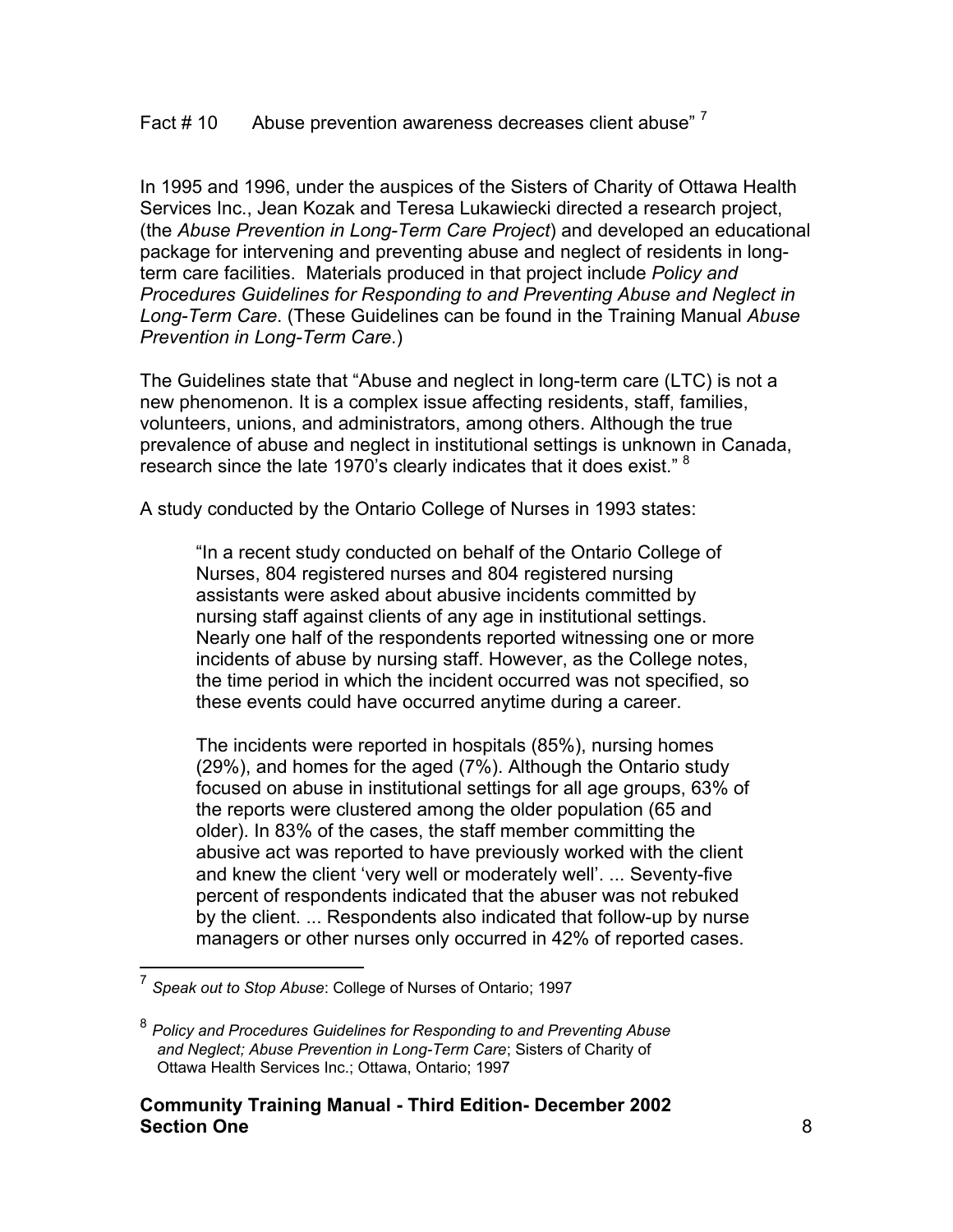… the most commonly mentioned type of abuse(s) witnessed by respondents were: "roughness (31%), yelling and swearing (28%), offensive/embarrassing comments (28%), hitting/shoving (10%)....and the study found that over 90% of these incidents were personally witnessed." [9](#page-8-0)

During the course of the "*Abuse Prevention in Long-Term Care Project*" focus groups were held with long-term care residents, staff (clinical and administrative), institutional volunteers, family members and advocates. Focus group participants identified the following "as major causes or contributing factors with regard to abuse and neglect within LTC:

- Attitude/Personality
- Lack of competence
- Systemic or institutional processes
- Cognitive and communication deficits"  $10$

Obviously, any activities organized to prevent abuse in Long-Term Care will need to address these factors. A place to begin this work would be to look at the factors identified as being important to building a supportive and respectful environment in LTC in *Returning Home: Fostering a Supportive and Respectful Environment in the Long-Term Care Setting* (2001).

This booklet states that "It is important …to build a supportive and respectful environment that provides residents with every opportunity to maintain control over their own life by encouraging them to:

- make decisions
- express individuality
- speak for self
- care for self, and
- have a sense of purpose

<span id="page-8-0"></span><sup>9</sup> *Abuse of Clients by RNs and RNAs: Report to the Council on Results of Canada Health Monitor Survey of Registrants*: College of Nurses of Ontario; Toronto; 1993

<span id="page-8-1"></span><sup>10</sup> *When Home is not a Home: Abuse and Neglect in Long-Term Care - A Resident's Perspective*: Kozak, Jean and Teresa Lukawiecki; Health Canada; 2001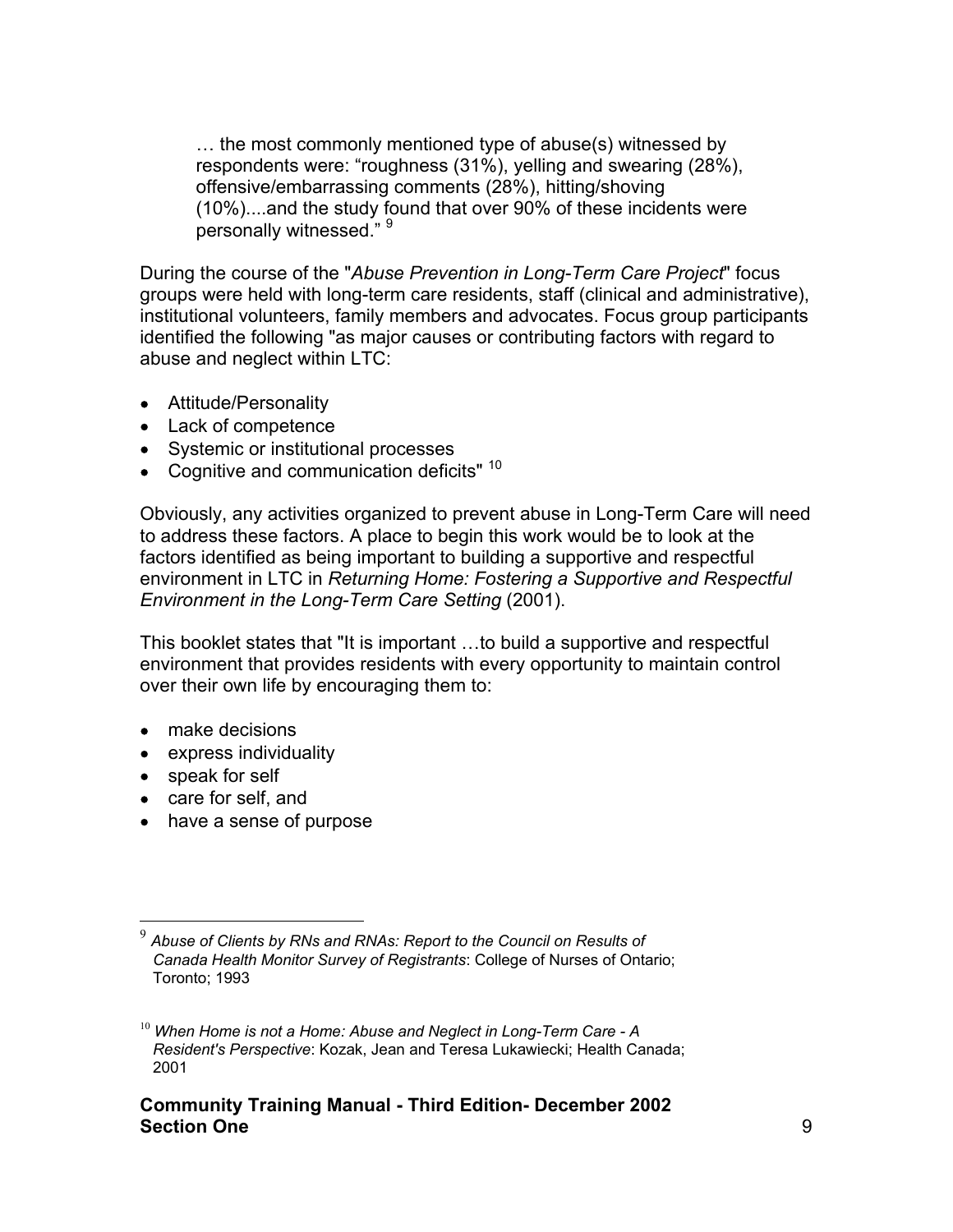…Residents…placed…emphasis on caring for themselves and having a sense of purpose…" <sup>[11](#page-9-0)</sup>

## **The Haldimand-Norfolk Questionnaire on the Abuse of Older Adults**

In July of 1999 the Steering Committee of the Haldimand-Norfolk Project sent to individuals and organizations in their area over 400 copies of a survey on abuse of older adults. Multiple copies of the survey were sent to each organization, so the 400+ surveys went to a total of one hundred and twenty-two (122) agencies/individuals. A total of 70 surveys were returned, including: 35 from community organizations; 7 from long-term care facilities and retirement homes; 12 from hospitals; 4 from medical offices; 4 from churches and 6 from pharmacists.

The predominant professional background of the respondents was nursing (55%), followed by pharmacists (8%), physicians (6%) and clergy (6%). Approximately 50% of the respondents were front line workers.

It is clear from the results of the survey that more than two-thirds of the respondents believe that abuse of older people is occurring in H-N.

Approximately one-half receive reports of abuse, and 40% receive requests for information on abuse. Thirty-seven of the responding organizations estimated that they had identified between 1 and 28 cases of abuse in the previous year. (The average number of cases per year was 5.4 for these organizations.)

Twenty-two respondents indicated that between 1 and 6 cases of abuse had been reported to them in the previous 3 months. In addition, seventy percent (70%) of the respondents indicated that most abuse is not being reported. Abuse of women was more frequently reported than abuse of men (21 respondents).

Emotional and financial abuse were most frequently reported, followed by neglect and physical abuse.

The survey results also suggested that there were a number of areas for further organizational and community development, as well as staff training, about the abuse of older people. Some key issues were identified. These were:

<span id="page-9-0"></span> $\overline{a}$ <sup>11</sup> *Returning Home: Fostering a Supportive and Respectful Environment in the Long-Term Care Setting*: Kozak, Jean and Teresa Lukawiecki; Health Canada; 2001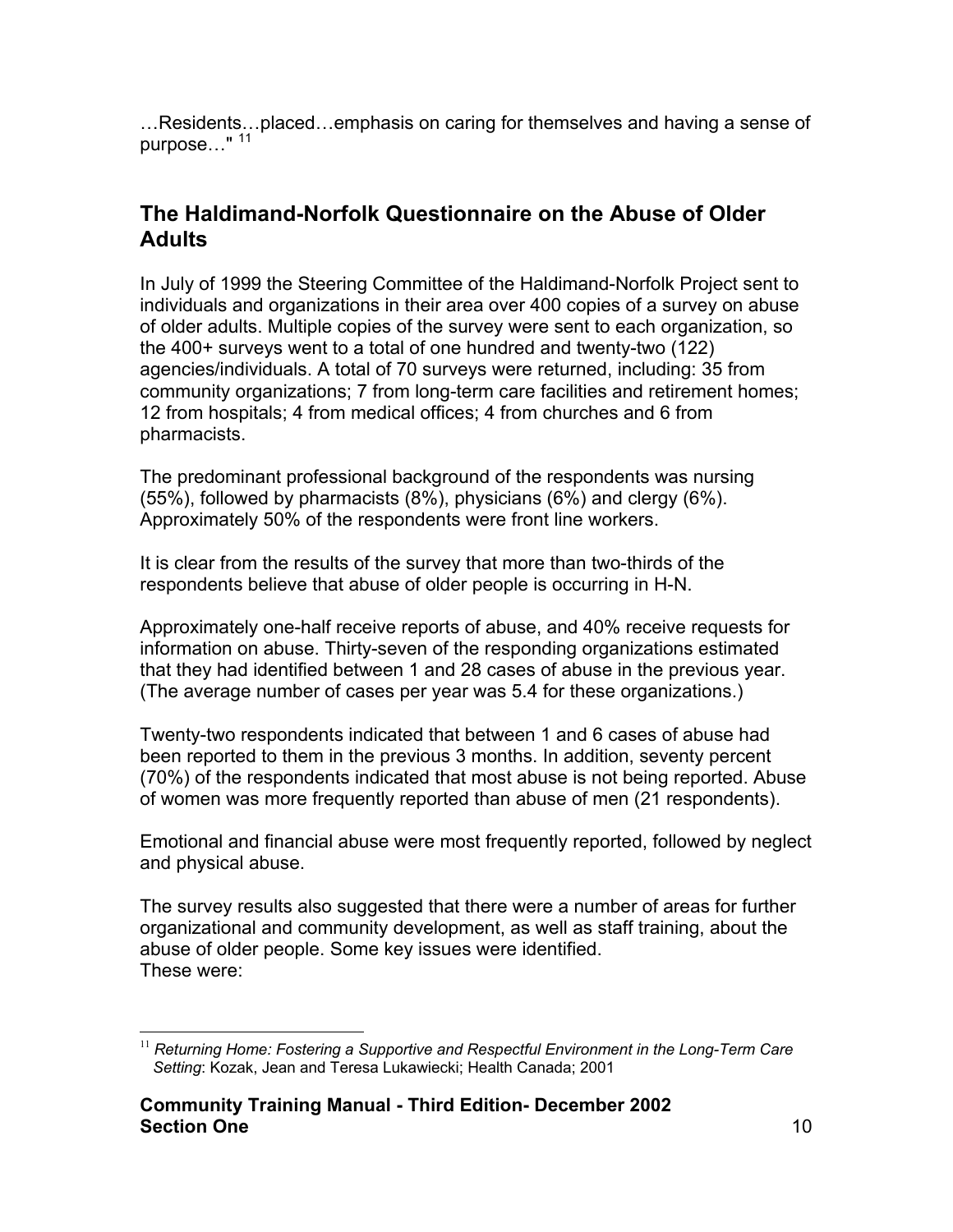- Only 13% of survey respondents believed that abused older people understand their rights
- Approximately 50% of respondents indicated that there are gaps in the system for responding to abuse
- Approximately 40% of respondents believed that the responses to abuse will be co-ordinated and effective
- Many respondents indicated that the organizations that they work for do not systematically collect information on the numbers of cases of abuse reported to them

Key issues at the staff level, as identified by respondents, were:

- Only 50% of agencies and staff have been adequately trained about abuse, how to document it, and to whom abuse should be reported
- Only 30% indicated that they understand the approaches that would be taken by organizations to whom they report abuse" <sup>12</sup>

It is interesting to note that the *Policy and Procedures Guidelines for Responding to and Preventing Abuse and Neglect in Long-Term Care* also documents some barriers to reporting and responding to abuse(s).

This document states that: "... research also demonstrates that our inability to detect abuse and neglect results from a variety of factors such as:

- a poor understanding of what constitutes abuse and neglect
- people's reluctance to report it due to fear of reprisal
- people not knowing to whom they should report the incident
- unclear Policies and Procedures for reporting or investigating incidents, and
- poor or inappropriate documentation"  $13$

<span id="page-10-0"></span> <sup>12</sup> *Interim Evaluation Report: Haldimand-Norfolk Project on the Abuse of Older Adults*; Meredith Associates; September 30, 1999

<span id="page-10-1"></span><sup>&</sup>lt;sup>13</sup> Policy and Procedures Guidelines for Responding to and Preventing Abuse and  *Neglect; Abuse Prevention in Long-Term Care*; Sisters of Charity of Ottawa Health Services Inc.; Ottawa, Ontario; 1997

**Community Training Manual - Third Edition- December 2002 Section One** 11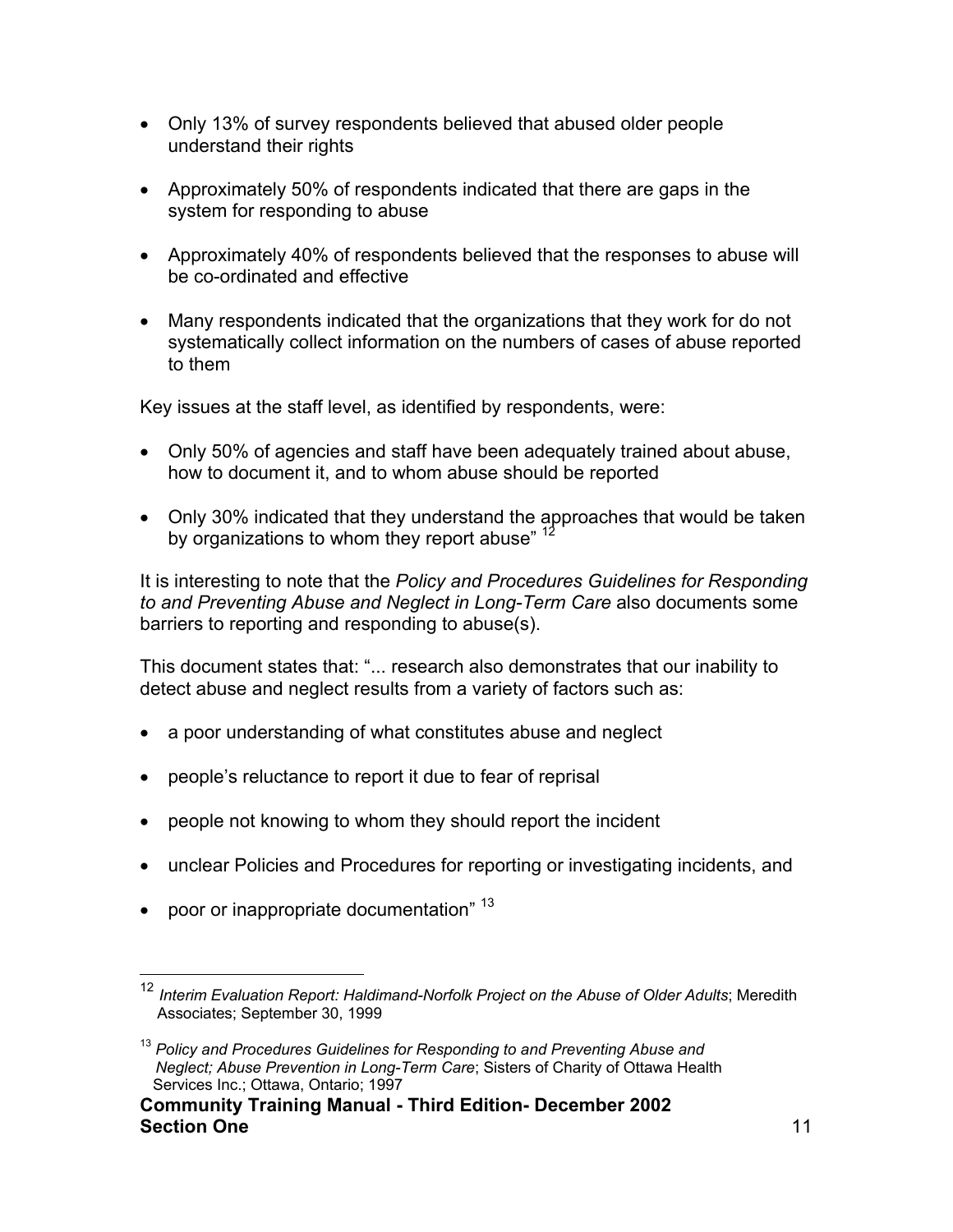Although this statement refers to abuses that are not recognized, and therefore not reported, in long-term care facilities, one could project that the same types of barriers exist in the community.

## **Barriers to recognizing, documenting, and responding to abuse**

When one combines the comments made in the *Policy and Procedures Guidelines for Responding to and Preventing Abuse and Neglect in Long-Term Care* with the findings of those of the Haldimand-Norfolk Questionnaire on the Abuse of Older Adults, a number of barriers to recognizing, documenting, and responding to abuse are identified. These include:

- A belief that older adults do not understand their rights (H-N Questionnaire)
- People have a poor understanding of what constitutes abuse and neglect (P& P Guidelines)
- People are reluctant to report abuse due to fear of reprisal (P & P Guidelines)
- Only 50% of agencies and staff felt that they had been adequately trained about abuse, how to document it, and to whom abuse should be reported (H-N Questionnaire)
- People do not know to whom they should report an abusive incident and there are unclear policies and procedures for reporting or investigating incidents (P & P Guidelines)
- There is poor or inappropriate documentation of abusive incidents (P & P Guidelines)
- Only 30% of respondents indicated that they understand the approaches that would be taken by organizations to whom they report abuse (H-N Questionnaire)
- People believe that there are gaps in the system for responding to abuse (H-N Questionnaire)
- Many respondents indicated that the organizations that they work for do not systematically collect information on the numbers of cases of abuse reported to them (H-N Questionnaire)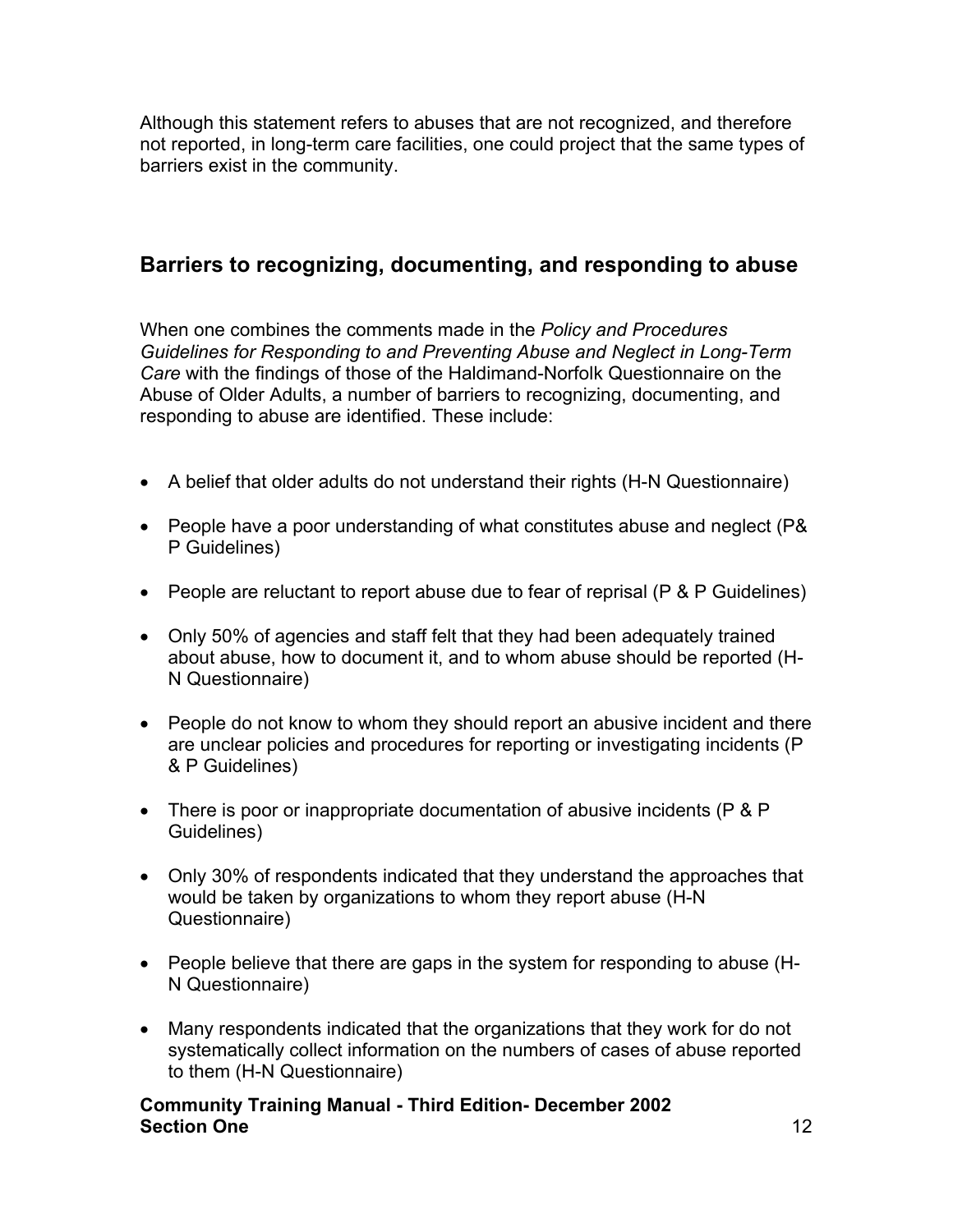\* The Community Issues" section of Community Worksheet # 2 - contained in Section Three of this Manual - may assist you in your work identifying barriers in your community. This Worksheet will also assist you in identifying strategies to overcome obstacles you will face.

These comments/findings are reinforced by the findings of the *Study of Shelter Needs of Abused Older Women* done in 1998 by the Kappel Ramji consulting Group for the Older Women's Network. This study found that:

- "abuse of older women is not well understood or acknowledged by society as a whole
- abused older women seek help in many different ways... [they may go to]...their families, friends and/or cultural or faith communities first for help, [or] they may seek help from mainstream services if they are concerned about confidentiality or stigma. ...
- sometimes when they access these services they encounter barriers. .... Many physicians, social workers, and community faith and cultural groups do not recognize the signs of abuse of older women or are not sure where to get help for women who do disclose abuse.
- a major gap in services is the lack of information, co-ordination and integration of the services that exist"<sup>[14](#page-12-0)</sup>

Within each community, these, and any other barriers particular to that community, must be recognized, attention must be paid to them on an on-going basis, and techniques to overcoming barriers must be developed, if a community is to be successful in addressing the issue of abuse and neglect of older adults and/or in assisting abused individuals.

When you are gathering people together and building your community response network to the abuse of older adults the process that you will go through, and the work that you undertake, will inherently address a number of these barriers, in that you will be:

- educating yourselves, and others, about abuse, the fact that these barriers exist, and the fact that you need to constantly be aware of them
- reviewing what the needs of abused older adults in your community are, and what is being done, and what is not being done, in terms of meeting these

<span id="page-12-0"></span> <sup>14</sup> *Study of Shelter Needs of Abused Older Women*: Older Women's Network; Kappel Ramji Consulting Group; April 29, 1998

**Community Training Manual - Third Edition- December 2002 Section One** 13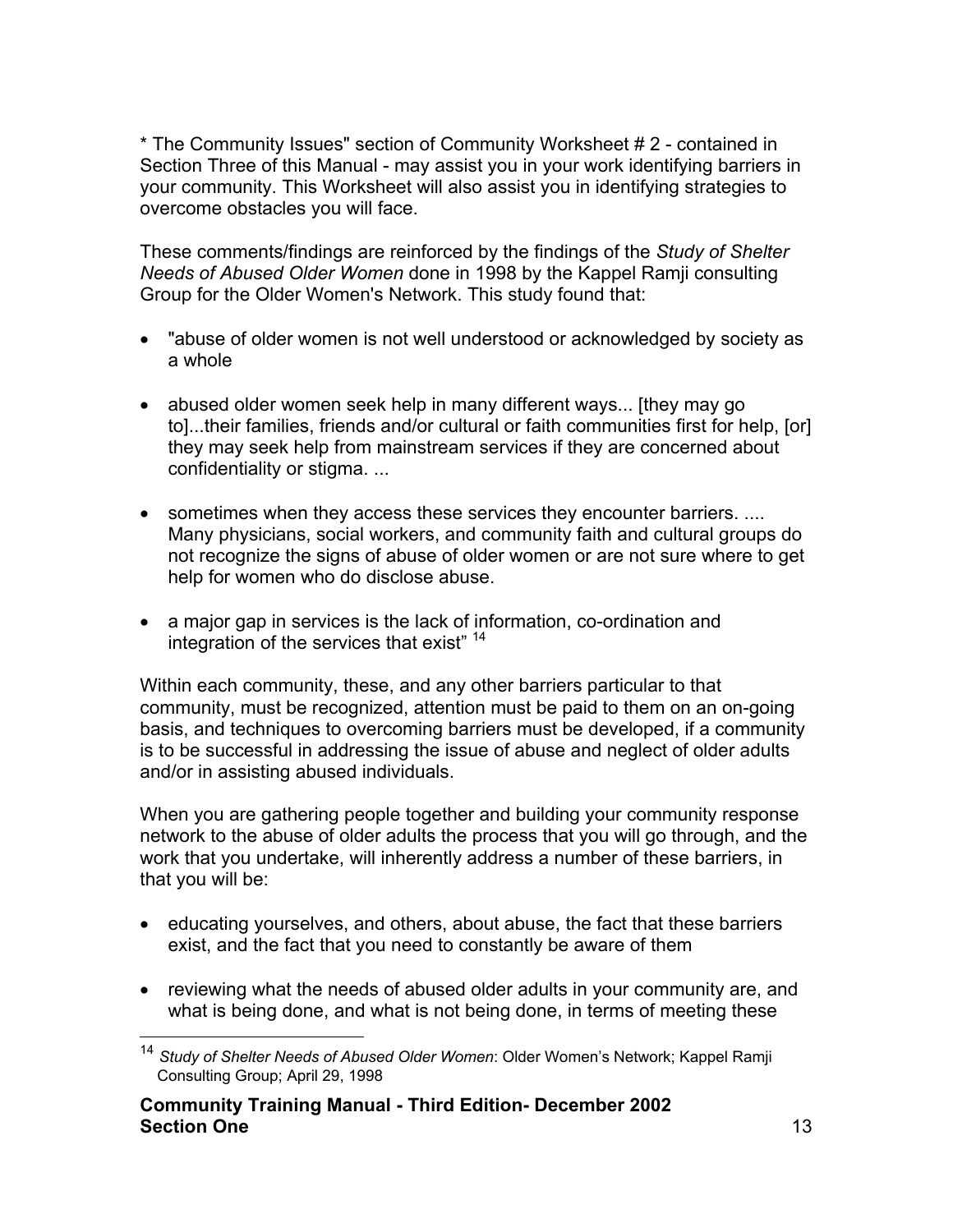needs (i.e., services will be reviewing their internal practices and revising them if need be, community members will be reviewing how they have been working together to address these needs and their practices)

- creating strategies to overcome identified barriers
- evaluating whether or not what you are doing, in terms of educating and assisting, is working, and making appropriate alterations to what you are doing based on your evaluations

and, you will be doing these things on an on-going basis.

Communities that utilize the Connecting Module Workshops to develop the framework for their community response network will participate in various exercises, the purpose of which is to help the group identify barriers and to assist the group in creating strategies to overcome them.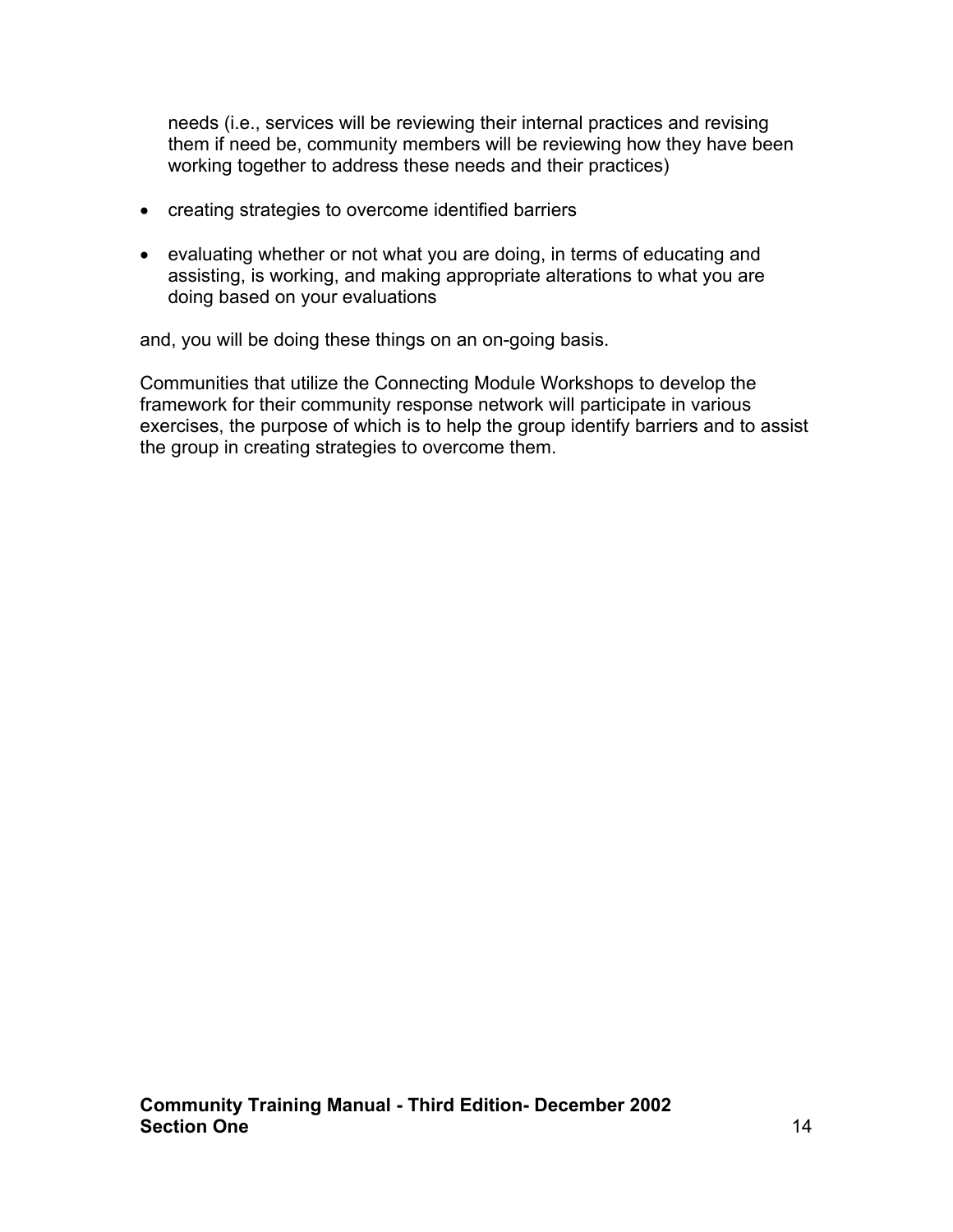### **Basic beliefs underlying attempts to assist older adults who are abused \***

- 1. It is a basic right for all individuals to live their lives free of abuse.
- 2. Older adults have the right to decide whether they wish to accept help and intervention.
- 3. Older adults should have access to help for all forms of abuse.
- 4. Ending the abuse of older adults is everyone's responsibility. Social change must occur through education and action.
- 5. The service network must address the issue of abuse of older adults at both the individual and systemic level.
- 6. Services need to be sensitive to address the following: cultural diversity, language, religious beliefs, lifestyle choices, poverty, disabilities and educational background.
- 7. Service providers, using a community based approach, must be committed to the development and delivery of services designed to meet a diverse range of needs.
- 8. Services for abused older adults must be accountable to the older adults who use the services in the community.

### **Community Training Manual - Third Edition- December 2002 Section One** 15

 $\mathcal{L}=\mathcal{L}=\mathcal{L}=\mathcal{L}=\mathcal{L}=\mathcal{L}=\mathcal{L}=\mathcal{L}=\mathcal{L}=\mathcal{L}=\mathcal{L}=\mathcal{L}=\mathcal{L}=\mathcal{L}=\mathcal{L}=\mathcal{L}=\mathcal{L}=\mathcal{L}=\mathcal{L}=\mathcal{L}=\mathcal{L}=\mathcal{L}=\mathcal{L}=\mathcal{L}=\mathcal{L}=\mathcal{L}=\mathcal{L}=\mathcal{L}=\mathcal{L}=\mathcal{L}=\mathcal{L}=\mathcal{L}=\mathcal{L}=\mathcal{L}=\mathcal{L}=\mathcal{L}=\mathcal{$ 

<sup>\*</sup> Adapted from: *An Elder Abuse Resource and Intervention Guide*; The Council on Aging, Ottawa -Carleton; 1995.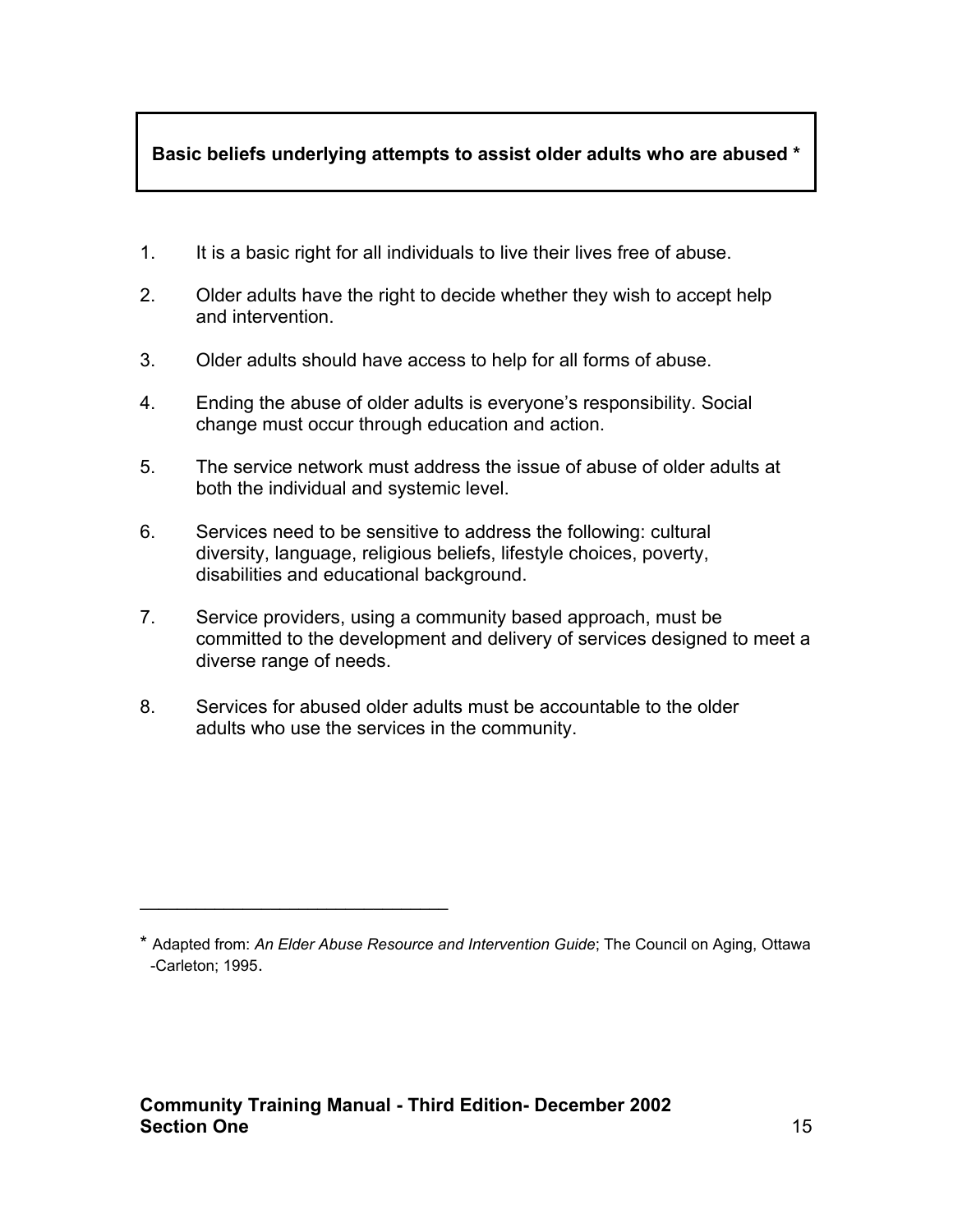## **Assisting a person whom you suspect is being abused**

Anyone whom you are attempting to assist must be treated with respect.

"**Respect** is the act of (a) giving particular attention, (b) considering worthy of high regard, (c) refraining from interfering with. We use the concept of respect to identify what we need to *do*, not merely espouse, with [an abused person]. We require of ourselves that we respect other people's history, choices, and ability." <sup>[15](#page-15-0)</sup>

"**Effective service** is respectful service that achieves clearly communicated goals that flow from the stated needs of the people who use the service." [16](#page-15-1)

"**Regular practices** ...are the things that we have learned to keep *doing*. They are actions that we have found important to maintain as we work on improving our understanding of abuse, of [older adults], ourselves. We believe that, for people to get the kind of services they need for abuse to stop, we must make certain practices habitual, without letting these actions become reflexive. These are disciplines of practice that we follow with all [everyone], not just those who are victims of abuse or neglect:

- (1) When working with a [person] on a problem not identified as abuse, check for abusive situations by *asking* the [person] if anyone is harming or threatening them in any way. Ask the [person] if he fears anyone, or if anyone is interfering with his or her right to make and act on decisions.
- (2) Ask the [person] what he or she *wants and needs*, and what he or she hoped to get from her discussion with you.
- (3) Discuss choices with the [person]. *Offer* the [person] information about different courses of action, instead of waiting until the [person] asks about a particular option.
- (4) Ask the [person] what *he or she* wants to do to improve the situation.
- (5) Ask the [person] what he or she wants *you* to do. Offer information on the actions that you *can* take.

<span id="page-15-1"></span><sup>16</sup> *Ibid*: p. 16

<span id="page-15-0"></span> <sup>15</sup> *Developing Community Response Networks: A Guide for Communities*; Holland, Sylvia; North Shore Community Services, British Columbia; April, 1994, p. 15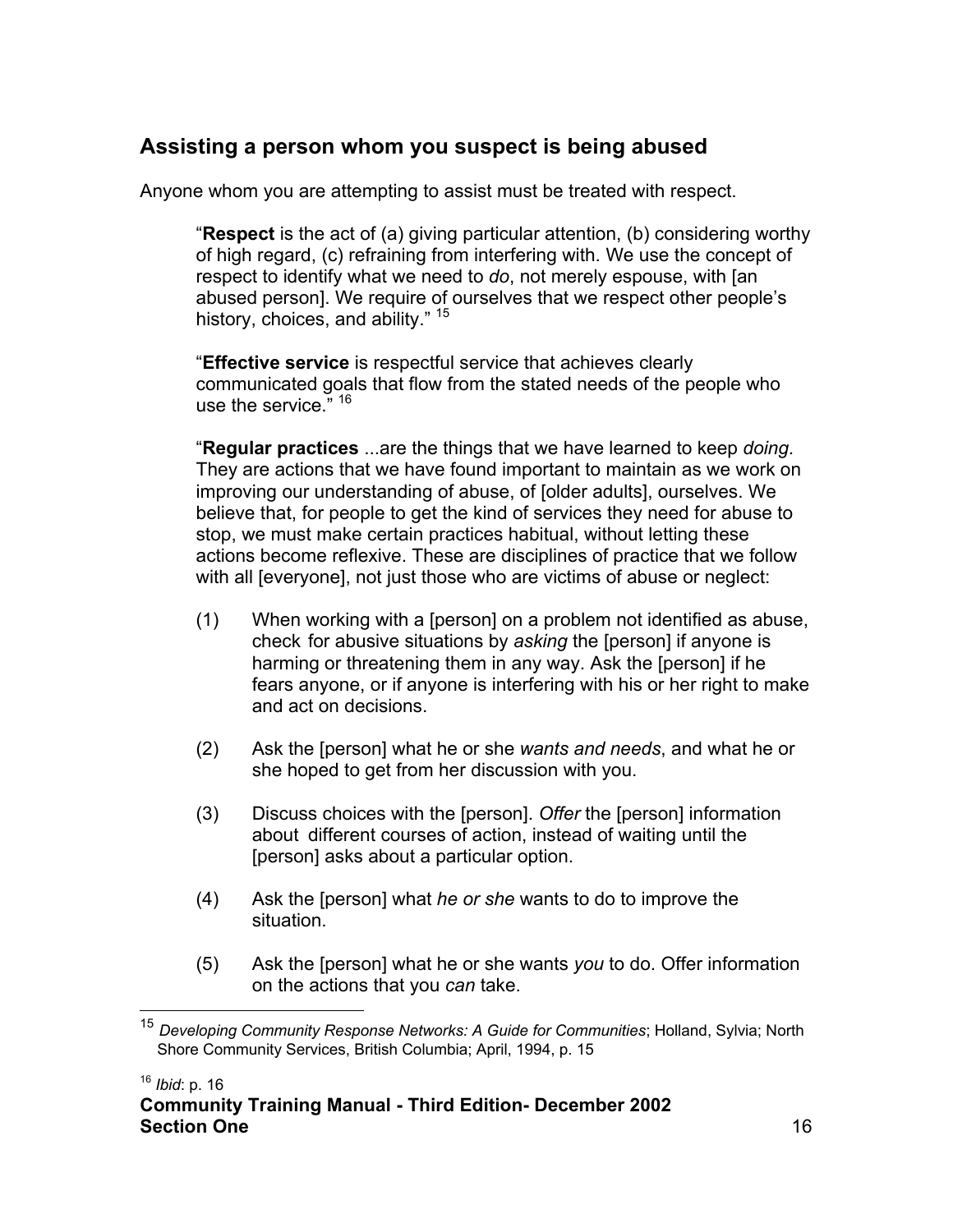- (6) *Stop* long enough to ask yourself "What is happening here?" and stay still long enough to hear the answers. Allocate time and resources for reflection, as well as for action.
- (7) As service providers, [and individuals], re-examine and *question* habits and policies that you discover aren't helpful from the [person's] perspective, even if what you have been doing is consistent with your own beliefs or those of you employer [or "group", for example, a peer support programl.<sup>17</sup>

When you are providing information to/counselling an older adult it is sometimes easier to "deal only with the [person's] presenting question, and not to take the time to sense undercurrents, to probe for more information, to provide a resting place in which the client can pause long enough…to voice apprehensions. Taking the easy route can lend one the impression of great efficiency, but does it lead to an *effective* response to the victim of abuse?" [18](#page-16-1) 

Take **time** to get to know the person that you are attempting to assist, their circumstances, and their wishes.

**Remember the barriers** that are faced by yourself and by the person you suspect is being abused when you are discussing their situation with them and address barriers as they arise. For example, neither of you might have enough information about the person's rights and options; the person might be afraid to tell you about what has been happening for fear of reprisal by the abuser and/or because the disclosure could end their relationship with the abuser. Never be embarrassed to say "I don't know, but I will find that out for you". It is far better than giving someone incorrect information.

Have people who work with abused persons train you on interviewing techniques. For example, the staff members of your local Women's Shelter are usually very skilled at interviewing and assisting abused persons.

"When practicing your interviewing techniques 'give yourself' (or a group of you) a fictitious abuse of an older adult situation/scenario to work with. Write down, in detail, how you believe that you would intervene in this case. When you have done this, review what you

<span id="page-16-0"></span> <sup>17</sup> *Developing Community Response Networks: A Guide for Communities*; Holland, Sylvia; North Shore Community Services, British Columbia; 1994; p. 21

<span id="page-16-1"></span><sup>&</sup>lt;sup>18</sup> Connecting: A Curriculum Guide on the Abuse of Seniors: British Columbia Coalition to Eliminate the Abuse of Seniors; April; 1996

**Community Training Manual - Third Edition- December 2002 Section One** 17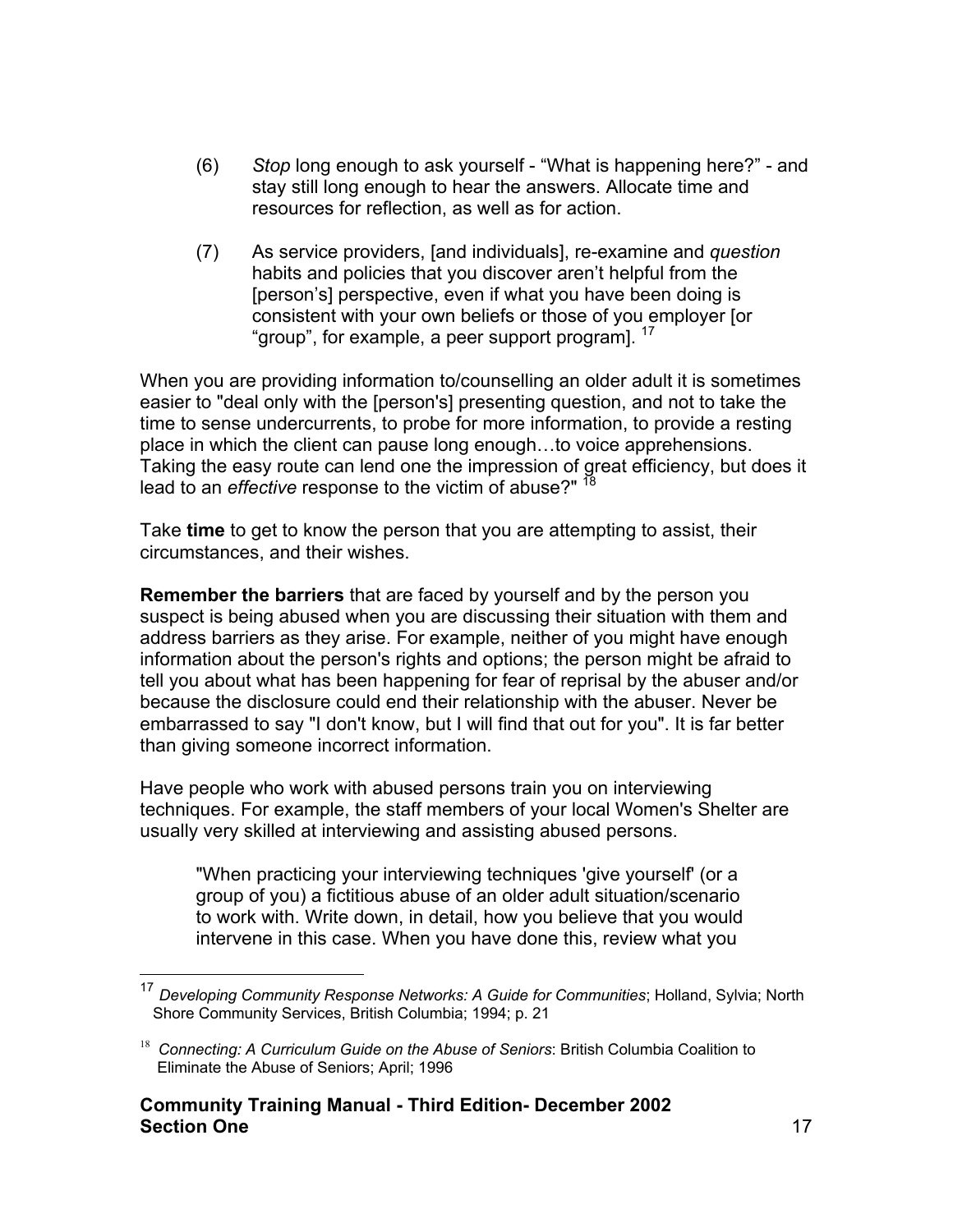have said you would do and ask yourself/the group working on the exercise:

- In what way will the intervention empower the older adult?
- In what way will the intervention keep the older adult safe?
- In what way will the intervention disempower the older adult?
- In what way will the intervention make the older adult less safe or put the older adult in danger?

Review your answers and ask yourself/the group the following questions:

- What new insights do you have on the interventions you suggested?
- How can you see yourself using these questions in deciding what intervention is appropriate and effective for an older adult who is being abused?  $4^{19}$  $4^{19}$  $4^{19}$

For further information on interviewing and advocating on behalf of an abused person, please see:

- *Community Worksheet # 4* Section Three, page 7 of this Manual, and
- *Information Sheet 6 Interview Techniques 1" (*Section 3, pages 31 33) and *Information Sheet 2 - Advocacy* (Section Three, pages 25 - 27) in this Manual.

The booklets from the Advocacy Centre for the Elderly, Community Legal Education Ontario and the National Clearinghouse on Family Violence - listed in Section Six of this Manual - will also contain information on advocacy and interviewing that is helpful.

<span id="page-17-0"></span><sup>&</sup>lt;sup>19</sup> Connecting: A Curriculum Guide on the Abuse of Seniors: British Columbia Coalition to Eliminate the Abuse of Seniors; April; 1996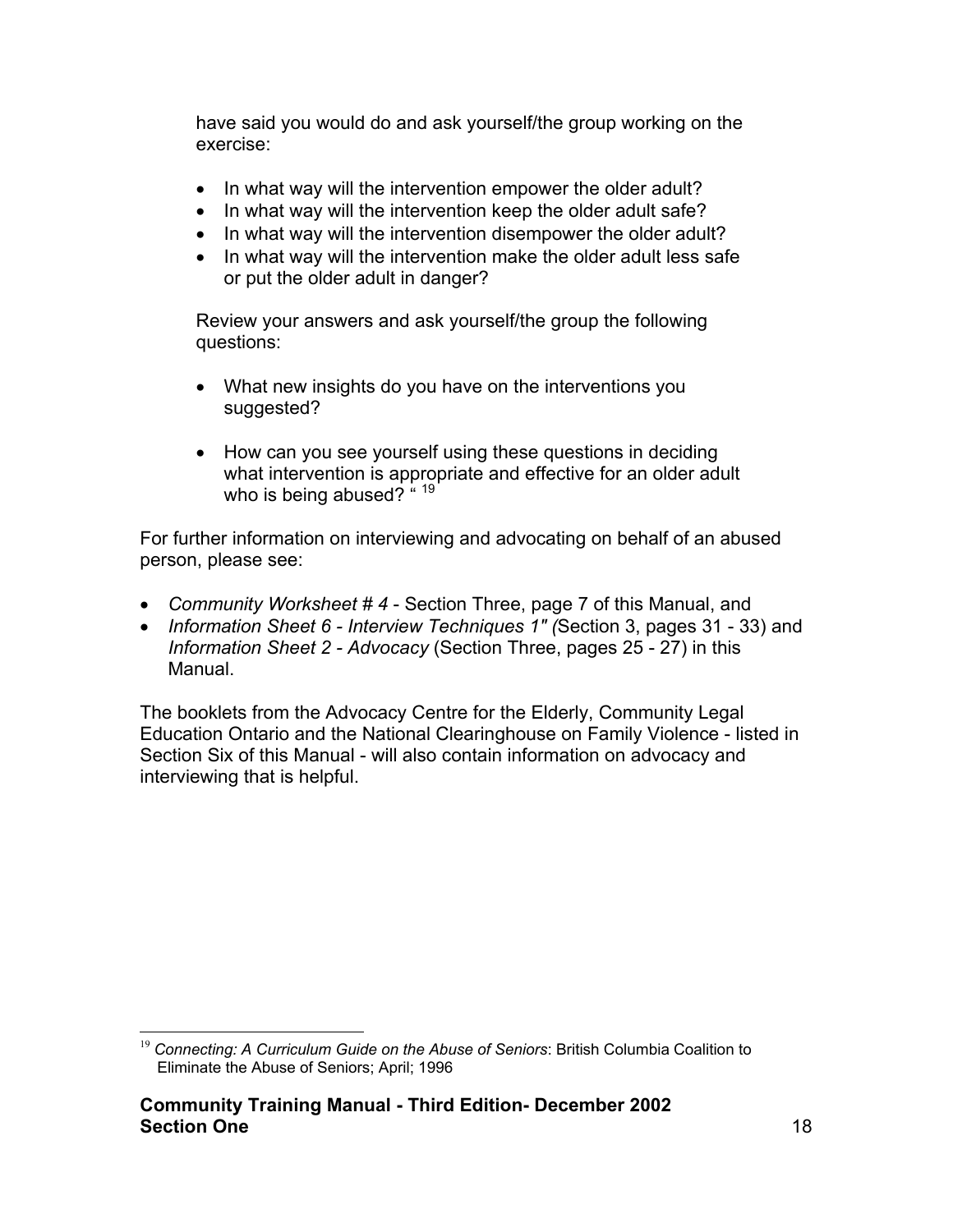## **The Issue of Confidentiality**

Anyone who is going to talk to an older adult about the possibility that they are being abused should always start with **trust**. If you have not built a trusting relationship with the person whom you are attempting to assist they will not open up to you.

Developing trust can be hard to do if you have not known the person for very long and even more so if this is the first time that you have met them. "If this is the case, the goal of your [first] contact…may be simply reducing the anxiety and mistrust associated with your visit."<sup>20</sup>

The following is a list of suggestions regarding how you might build a trusting relationship with the older adult.

- Talk to the person when you can be alone with them. You especially do not want to start a conversation about possible abuse when there is a chance that the person they claim is being abusive toward them could overhear you.
- Eliminate, or reduce, distractions in the room in which you are talking (turn the TV off, etc.).
- Take your **time** while talking to the older person. Allow time for them to get their thoughts together and respond your questions before you speak again.
- Try to help the person relax (offer them, or ask for, some tea or coffee, make "small talk", etc). If you do not know this person well try to find out more about who they are. Don't just focus on the possible abuse - relate to the **person** as a person not as a victim**.**
- Check if the person can hear the conversation that you are having some people are hard of hearing but don't like to say that up front. Or they may wear a hearing aid but don't have it with them or it may not be working properly. It's easier to communicate if you can hear each other!

If the person is hard of hearing, whether or not they use a hearing aid, consider having available a device to assist your communication. Staff at the Advocacy Centre for the Elderly use a personal amplification device, a small amplifier that is about the size of a pocket dictation machine, when meeting with clients that are hard of hearing. This device has a head set that the person being interviewed wears. The other person talks into a small

<span id="page-18-0"></span><sup>&</sup>lt;sup>20</sup> Elder Abuse: What You Need To Know; Elder Abuse Task Force of Niagara; Intervention Sub-Committee; Draft By Kathy Ryan; February, 1996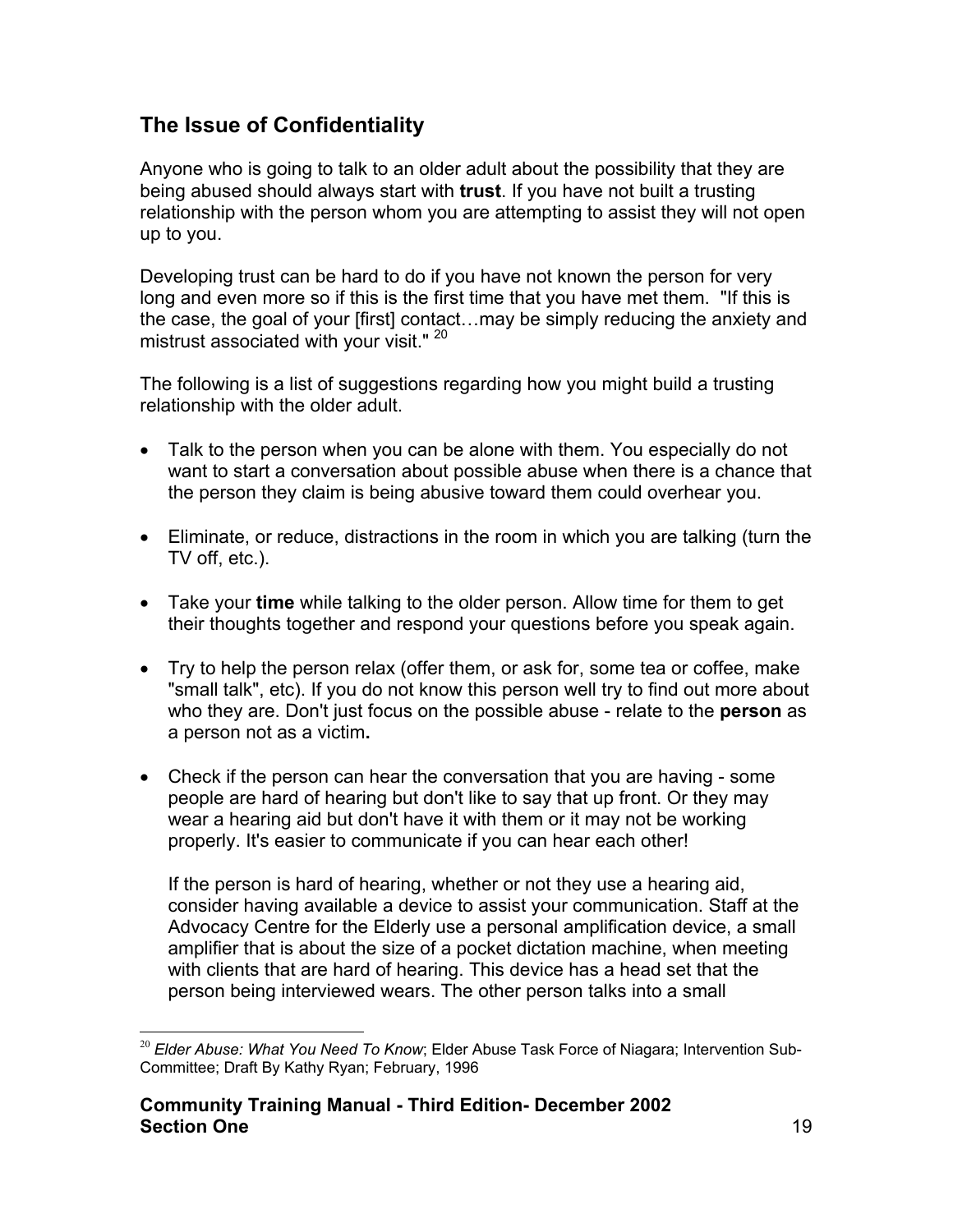microphone attached to the device. Information about such equipment may be obtained from the Canadian Hearing Society ( [www.chs.ca\)](http://www.chs.ca/)

Likewise, make sure that you make any accommodations needed if the person is visually impaired. If the person ordinarily wears glasses, he or she will likely be more at ease if wearing the glasses when you are meeting together. Be conscious of the person's physical comfort and take breaks from time to time if the meeting is lengthy or emotionally difficult.

If you feel that the older person is now comfortable with you asking more in-depth questions:

- reassure the person that you are there to help them
- Assure them that you will **not repeat anything they tell you without their permission/you will keep the information that they are giving you confidential.**

### **However there are some exceptions to confidentiality.**

This is not a complete discussion on confidentiality. Some professionals may have duties about confidentiality that do not apply to other people and some agencies may decide to have more stringent rules about confidentality over and above any legal standard that they may be required to meet.

Examples of some exceptions to confidentiality include:

**Immediate Emergency** - Most people, if not all, when faced by an emergency where someone is at immediate risk of serious harm to life or serious risk of injury would contact the appropriate authorities, e.g. Police, Ambulance services, Etc, even if the person was objecting or refusing assistance.

• **Legislated requirement to Report Harm to Residents in a Long-term Care Facility** - All persons **other** than residents in a long-term care facility (this would include staff, visitors, consultants, volunteers, and any other persons that may go into a facility) are required to report any suspicions that a resident has suffered or may suffer harm as a result of unlawful conduct, improper or incompetent treatment or care or neglect to the "Director" at the Ministry of Health and Long-term Care.

"Director" is defined as the person appointed by the Minister of Health for this purpose. In practice, the reports are made to the Regional Directors in the Health Care Programmes Division of the Ministry. The Ministry is required to investigate any such reports on receipt.

This requirement to report is contained in the *Nursing Homes Act* which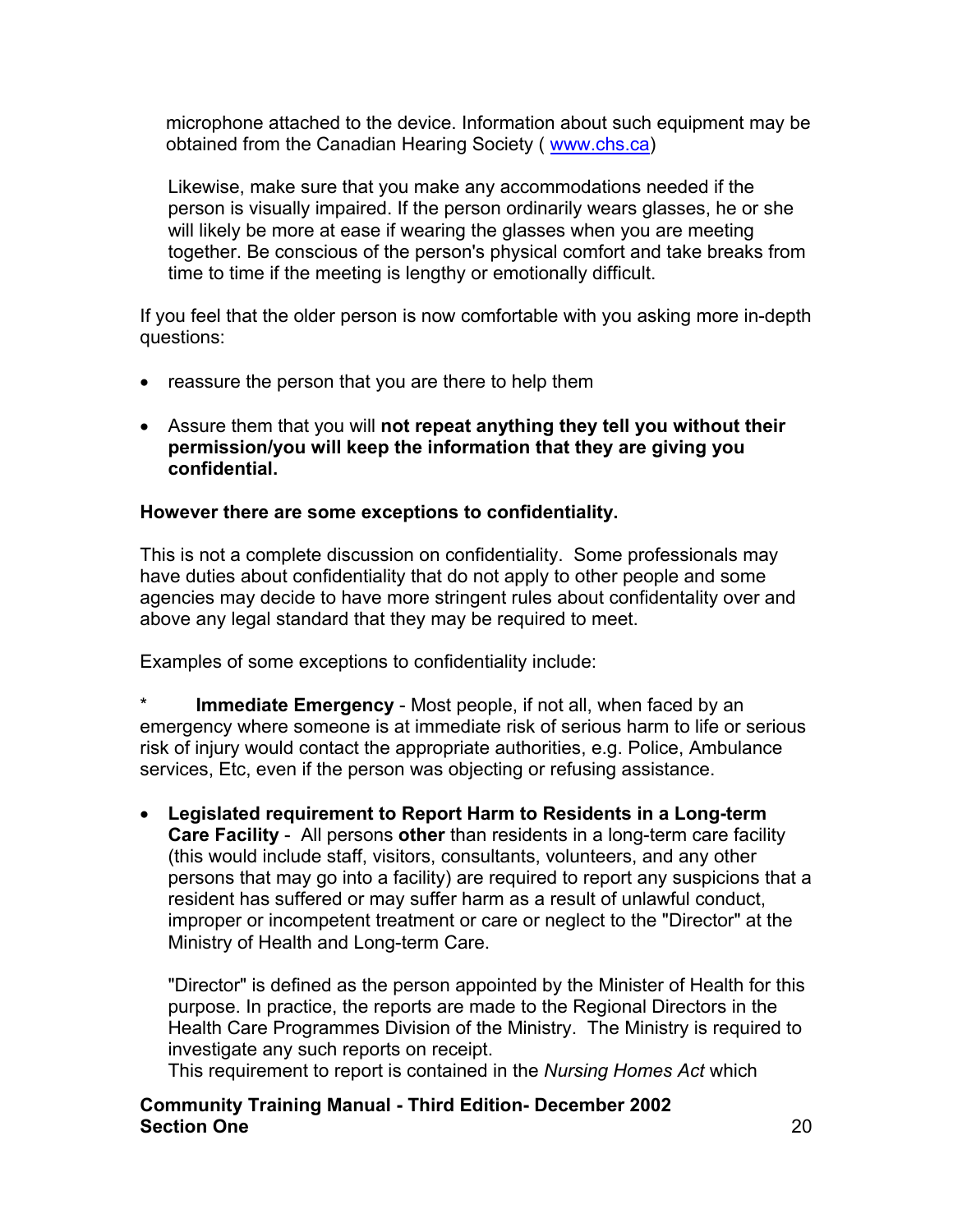applies to all nursing homes in the province. There are two other types of long-term care facilities - Homes for the Aged and Charitable Homes for the Aged. This section about reporting is not in the legislation that applies to those types of facilities (the *Homes for the Aged and Rest Homes Act* and the *Charitable Institutions Act*). However, by Ministry policy and by the facility service agreements, this same requirement to report applies to those types of facilities as well.

Note that this reporting requirement does not apply to residents. Residents may choose to not report abuse. They may report the abuse to the Ministry of Health "Director" or to others at the Ministry of Health, such as the compliance adviser for the facility. They may choose to report the abuse to a staff person or to the administrator or to follow the protocol that the facility may have in respect to abuse response. They may also choose to contact someone outside the facility for assistance, such as an external advocate or lawyer. Some residents contact the staff at the Advocacy Centre for the Elderly to request assistance with abuse issues. ACE does provide this service to many seniors.

Residents are not required to report abuse in the manner directed by the legislation as they may need other assistance to have the abuse dealt with effectively, particularly if they are experiencing the abuse. The flexibility of residents to direct how they want to respond or to get assistance was retained in the legislation as an added protection for them.

The section in the *Nursing Homes Act* reads as follows:

#### **Nursing Homes Act**

#### **Reporting of harm to resident**

**25.** [\(1\)](http://www.e-laws.gov.on.ca/DBLaws/Statutes/French/90n07_f.htm) A person other than a resident who has reasonable grounds to suspect that a resident has suffered or may suffer harm as a result of unlawful conduct, improper or incompetent treatment or care or neglect shall forthwith report the suspicion and the information upon which it is based to the Director.

#### **Protection of persons reporting**

[\(2\)](http://www.e-laws.gov.on.ca/DBLaws/Statutes/French/90n07_f.htm) No person shall dismiss, discipline or penalize another person because,

(a) a report has been made to the Director under subsection (1);

(b) the Director has been advised of a breach of this Act or the regulations; or (c) the Director has been advised of any other matter concerning the care of a resident or the operation of a nursing home that the person advising believes ought to be reported to the Director,unless the other person acts maliciously or without reasonable grounds.

#### **Idem**

[\(3\)](http://www.e-laws.gov.on.ca/DBLaws/Statutes/French/90n07_f.htm) No person shall coerce, intimidate or attempt to coerce or intimidate another person because information described in clause (2) (a), (b) or (c) has been given to the Director.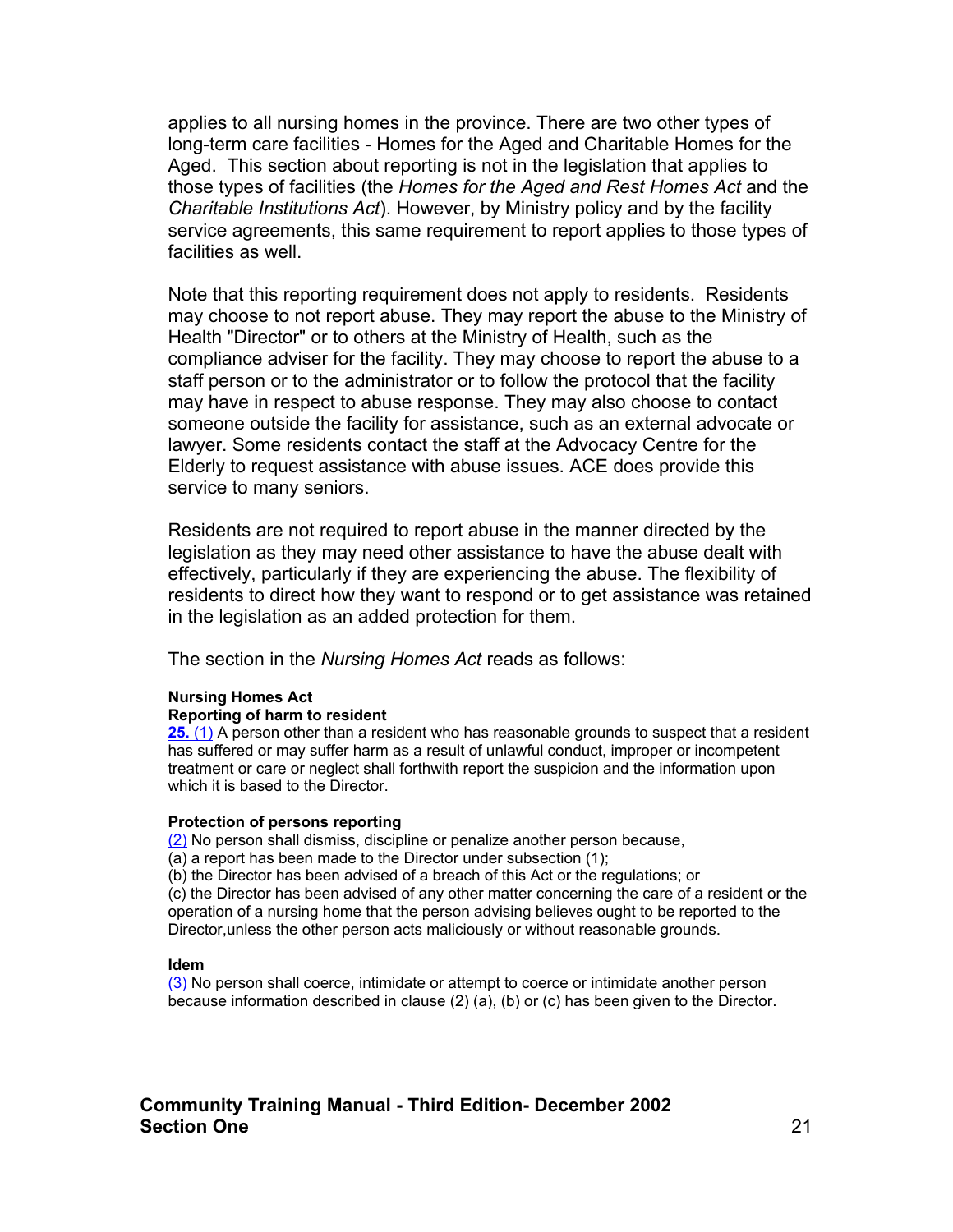#### **Idem**

[\(4\)](http://www.e-laws.gov.on.ca/DBLaws/Statutes/French/90n07_f.htm) No person shall include in a report to the Director under subsection (1) information the person knows to be false. R.S.O. 1990, c. N.7, s. 25 (1-4).

#### **Duty on practitioners**

[\(5\)](http://www.e-laws.gov.on.ca/DBLaws/Statutes/French/90n07_f.htm) Even if the information on which a report may be based is confidential or privileged, subsection (1) also applies to a legally qualified medical practitioner or any other person who is a member of a College as defined in subsection 1 (1) of the *Regulated Health Professions Act, 1991* and no action for making the report shall be commenced against a practitioner or person who acts in accordance with subsection (1) unless that person acts maliciously or without reasonable grounds for the suspicion. R.S.O. 1990, c. N.7, s. 25 (5); 1998, c. 18, Sched. G, s. 66 (10).

#### **Privilege of solicitor**

[\(6\)](http://www.e-laws.gov.on.ca/DBLaws/Statutes/French/90n07_f.htm) Nothing in this section abrogates any privilege that may exist between a solicitor and the solicitor's client.

#### **Director to investigate**

[\(7\)](http://www.e-laws.gov.on.ca/DBLaws/Statutes/French/90n07_f.htm) The Director shall cause any report made under subsection (1) to be investigated forthwith after receiving it. R.S.O. 1990, c. N.7, s. 25 (6, 7).

#### **Licensee to forward complaints**

**26.** [\(1\)](http://www.e-laws.gov.on.ca/DBLaws/Statutes/French/90n07_f.htm) A licensee shall forward forthwith on receipt to the Director any written complaint the licensee receives concerning the care of a resident or the operation of the nursing home.

#### **Statement of licensee**

 $(2)$  The licensee shall include with a complaint forwarded under subsection  $(1)$  a statement of reply, setting out,

(a) what the licensee has done to remedy the complaint;

(b) what the licensee proposes to do to remedy the complaint and within what time the licensee proposes to do it; or

(c) that the licensee believes the complaint to be unfounded and the reasons for the belief.

#### **Director to investigate**

[\(3\)](http://www.e-laws.gov.on.ca/DBLaws/Statutes/French/90n07_f.htm) The Director shall cause any complaint received under subsection (1) to be investigated forthwith after receiving it. R.S.O. 1990, c. N.7, s. 26.

#### **Immediate investigation**

**[27.](http://www.e-laws.gov.on.ca/DBLaws/Statutes/French/90n07_f.htm)** Where the Director receives a report from any source that gives the Director reasonable grounds to believe that the health, safety or welfare of a resident may be at risk, the Director shall cause an investigation to be commenced and the nursing home in which that resident lives to be visited forthwith. R.S.O. 1990, c. N.7, s. 27.

See below at page 25 in this section for further discussion about the reporting of abuse.

• **Legislated requirement of Health Professionals to report other Health Professionals if there are reasonable grounds to believe that the health professional has sexually abused a patient** - All members of regulated health professions, such as nurses, physicians, psychologists, dentists etc. are required to report to the Registrar of the appropriate Health College (i.e., College of Physicians and Surgeons, College of Nurses and so forth) if he or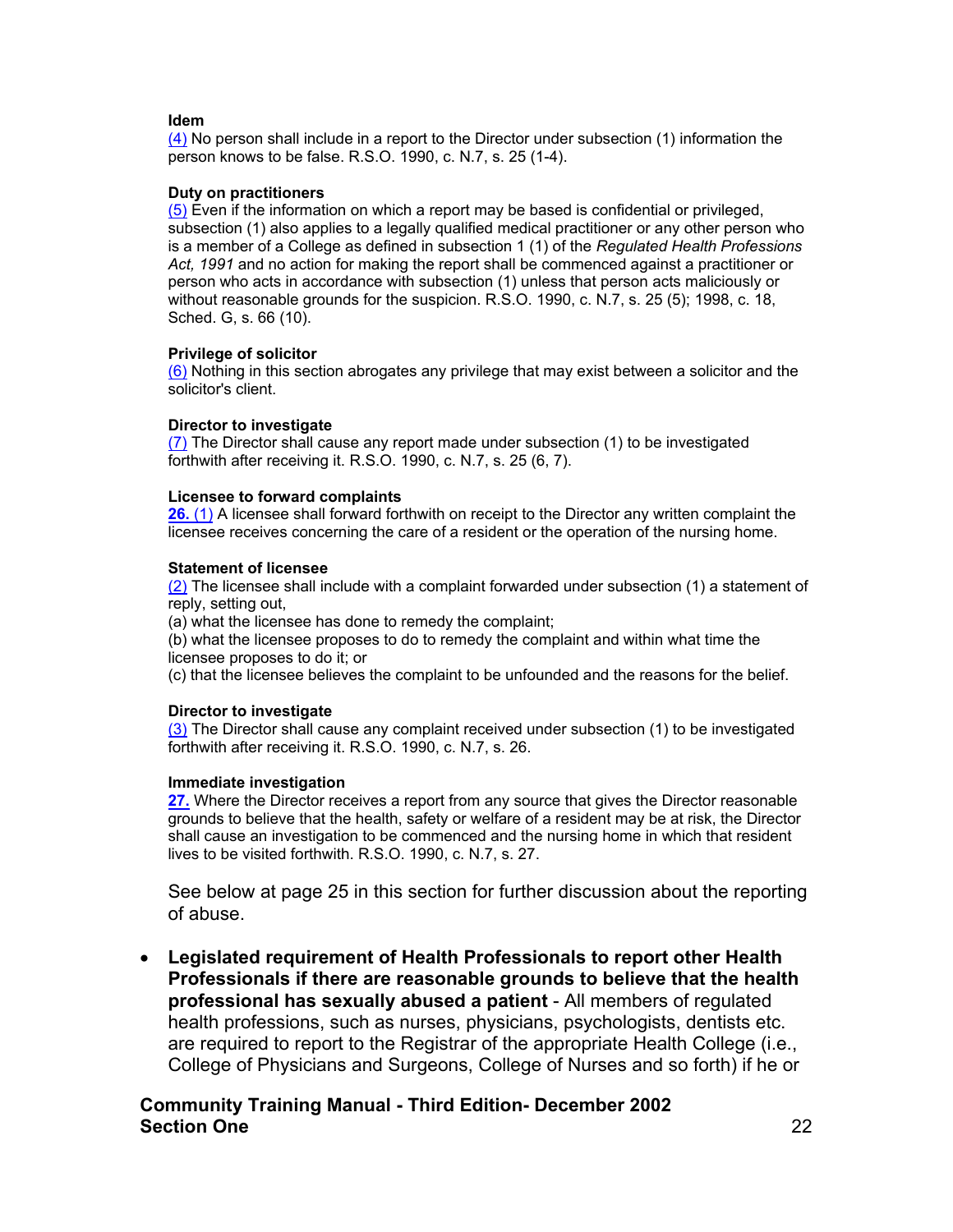- she has reasonable grounds to believe that another regulated health professional has sexually abused a patient in the course of practicing his or her profession. This obligation is in s 85.1 of the Health Professions Code under the *Regulated Health Professions Act.* The name of the patient who has been abused is **not** included in the report unless the patient or, if the patient is incapable, the patient's representative, consents in writing to the inclusion of the patients name.
- **Report to the Ontario Public Guardian and Trustee of an allegation that a person is mentally incapable of managing property or mentally incapable of personal care and that serious adverse effects are occurring or may occur as a result** - If you believe that a person does not have the capacity to manage property or to make personal care decisions, and is at serious risk of losing a significant part of their property or is unable to provide necessities of life to him or herself, or is at risk of serious injury or illness, or at risk of being deprived of liberty or personal security, you can call the Ontario Public Guardian and Trustee (OPGT) to ask them to investigate.

This risk of serious harm may be as a result of self-neglect but may also be as result of abuse by a third party. This report to the OPGT is not mandatory but is permissive and was included in the *Substitute Decisions Act* to facilitate assistance to persons **that are not mentally capable** and therefore unable to direct assistance or to take control over their own lives.

Persons who work for or through Community Care Access Centres (either staff at the CCACs or service providers that provide services arranged by the CCAC) may make these reports to the OPGT and may disclose what is otherwise confidential information in order to make these reports without breaching confidentiality. This is permitted by section 32(5) of the *Long-term Care Act.* 

More information on the issues of capacity, the Substitute Decisions Act, and the Office of the Public Guardian and Trustee, is available in the papers included in Section 4 of this Manual.

There are other exceptions to confidentiality. These are only a few examples. As well, new provincial privacy legislation is expected to be released in Ontario in the spring of 2003. The Ontario government has attempted to reform this area of law for many years and several drafts of privacy legislation have been presented for consultation but without passage. It is difficult to draft a comprehensive bill that balances the need for privacy of personal information with appropriate disclosures. Any new legislation may change the existing law, including information contained in this manual.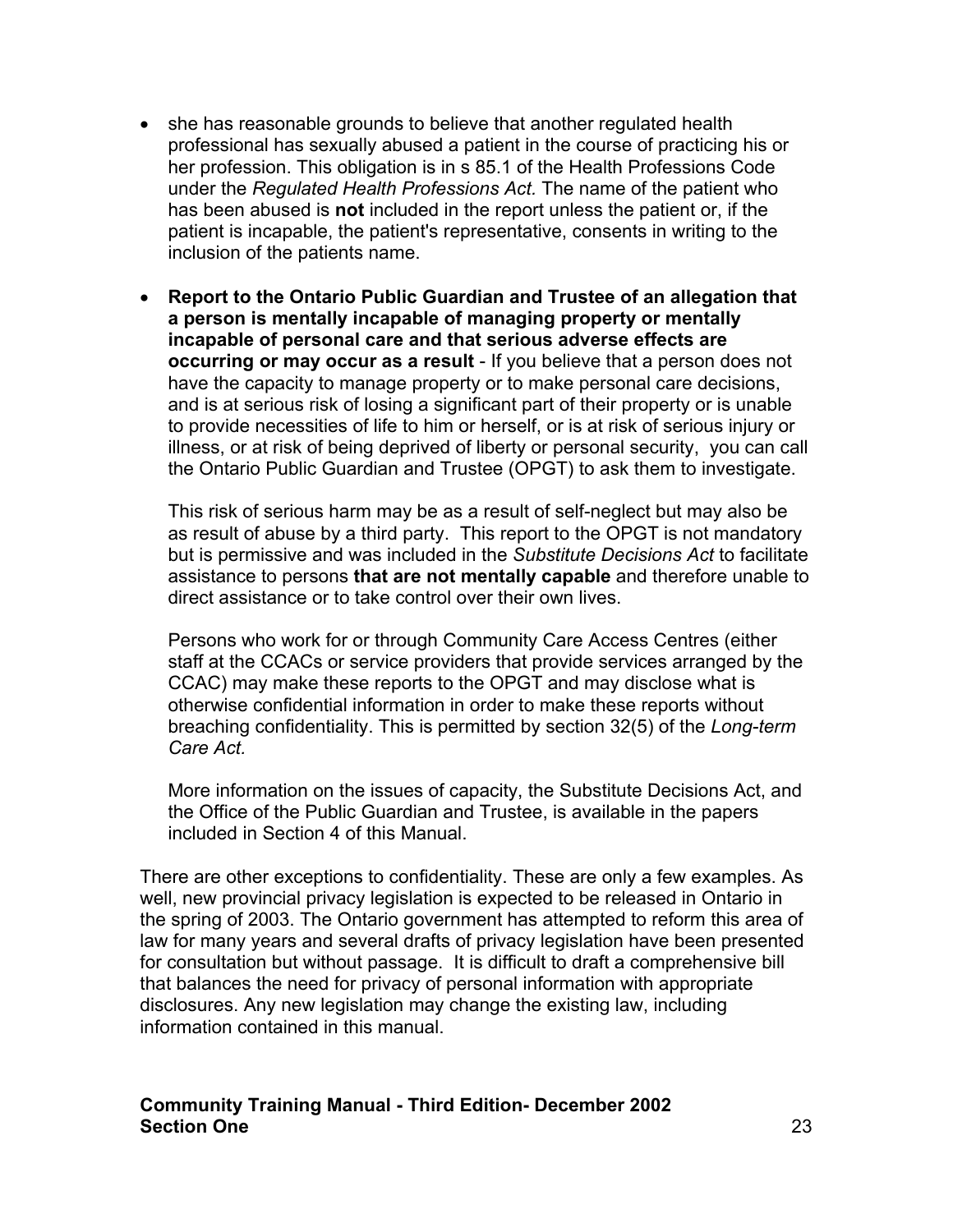**The issue of confidentiality is often a "red herring".** Many people who want to help persons who have been abused are anxious to help and want to help the person to a solution quickly. In their eagerness to help, they sometimes work at a pace that is too fast for the person, who then seems to reject their help. The helpers are left feeling that they cannot move forward as to do so would breach confidentiality. The helpers may be able to avoid this situation if they first gain the trust person that they are attempting to assist ( as described in the earlier discussion in this section of the Manual Page 19). Those with experience in assisting older adults suspected of being abused have found that if they have taken the time with the person, and they have fully explained why they wish to speak to a third party (such as a lawyer, or a social worker, or the police) about the person's situation, the person will quite often agree to what they are suggesting.

In some instances, the options available to the person to address the abuse are ones that the person is reluctant to take because he or she may see the socalled solutions as worse, or as bad as, the abuse. Then the person refuses the help and refuses to give permission to disclose information about the abuse to anyone else. The frustrated helper then blames the fact that help can't be given on "confidentiality". However it may be possible to alleviate the fears of the older adult if time is taken to explain what the expected consequences of taking action/talking to others would be. It is important to ask the older adult why he or she seems to be rejecting the offers of assistance - to ask her whether she is frightened - so that you can either ease the person's fears or offer other ways of addressing the problems than were what were originally proposed.

For example, if the abuser is an adult child of the senior, and the senior has been financially victimized by the adult child. The adult child has used the senior's continuing power of attorney for property to deplete the senior's bank account for his or her own personal benefit. The senior may not want to report the adult child to the police for theft, or to take action through the court to recover the funds misappropriated, because the senior does not want the adult child to "get into trouble".

However, upon identifying these fears and talking further to the senior an alternative to taking legal action might be found. For example, the senior might want to revoke the Continuing Power of Attorney for Property to stop future financial mismanagement. In addition, the senior might try to negotiate with adult child, either directly or through a lawyer or advocate, to recover the funds that were taken.

There may be times when the senior does not wish to do anything to recover his or her funds as the senior does not want to jeopardize the relationship with the adult child. The senior may fear that even mentioning the problem to the adult child, let alone revoking the Continuing Power of Attorney for Property or trying to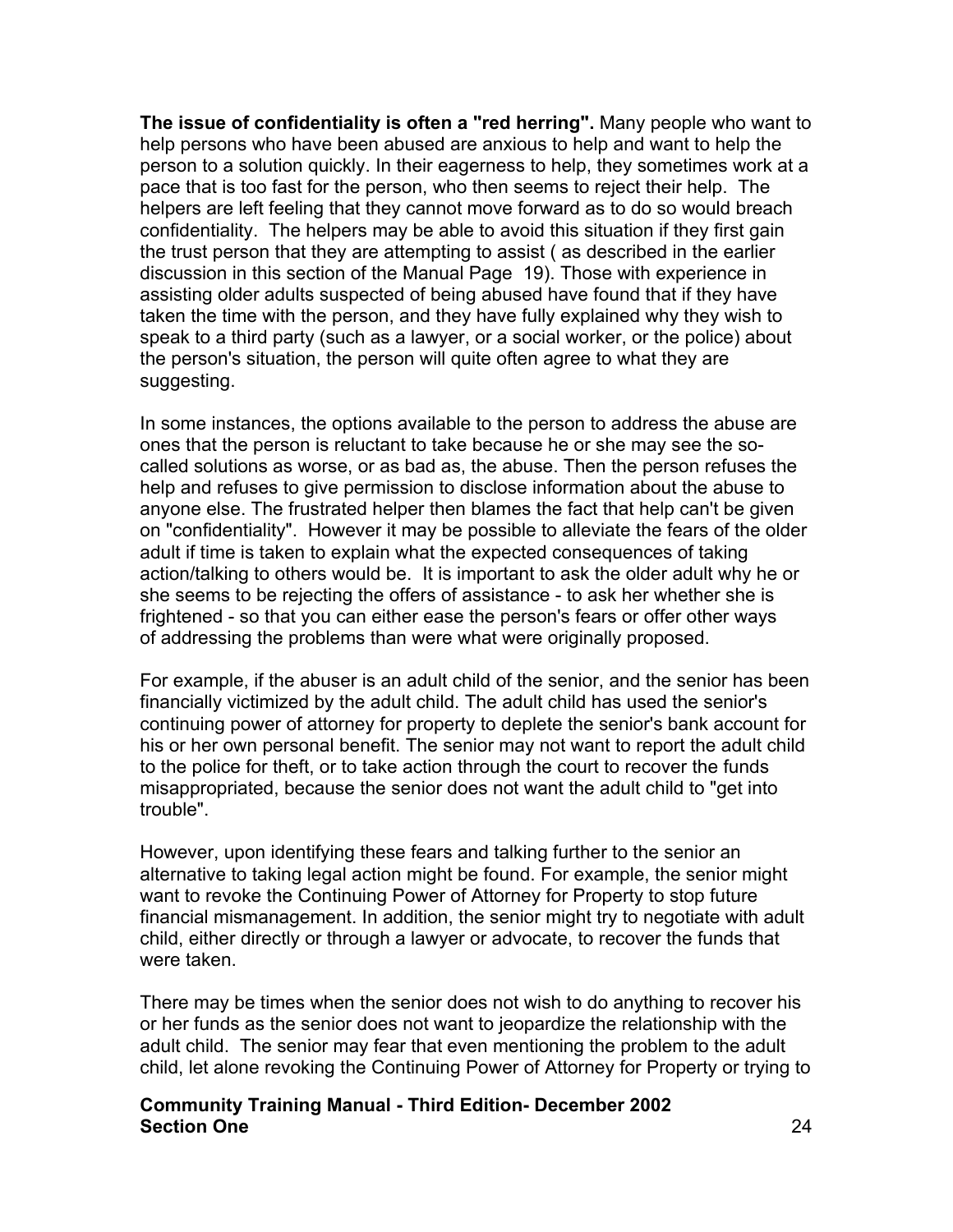get back what is rightfully his or hers would cause the adult child to stop visiting or stop assisting the senior with such things as transportation, deny the senior access to grandchildren, and so forth.

If this is the case the helper should attempt to find ways of helping the senior that maintain what is important to them him or her and yet help recover the misappropriated funds/stop the abuse. If it's the relationship that is key, will it actually be fractured by the senior just talking to the adult child about the return of the funds? If the real fear is not the loss of the relationship, but the fear of the loss of the assistance (driving, care, supports) that the adult child provides to the senior, are there alternative resources for these supports (transportation services for free or for a fee, home support services in the community, services through the Community Care Access Centre, other relatives or friends?). Can a remedy (such as a court application) be done in stages (a demand letter first, then negotiation, then the issue of the statement of claim etc.) so that the senior can see what will happen at each stage and be comfortable with moving through the stages?

What the senior chooses to do to address the abuse often depends on the degree to which he or she feels confident in the person assisting him or her.

If the person advising the senior on the options to address the abuse only advises on one an option, and that is not one that the senior wants to follow, then it's likely that senior will be reluctant to tell the full story to anyone again, and/or to give permission for the person assisting to tell anyone else about the incident.

Similarly, if the approach suggested by the person advising is one that is dependent on other people doing something, or following through with some actions, the senior may be reluctant to give permission to pass on information because he or she doesn't know the third party, doesn't know what that third party will do with the information, or doesn't know whether the third party can be trusted with the follow through.

You can increase the senior's confidence in you by gaining their trust - doing such things as letting them know that they are not alone and that you have dealt with similar situations, offering more than one remedy to potentially end the abuse, taking time to listen and respond to their concerns, assisting them in talking to the third party directly rather than making the referral yourself, explaining exactly what you would tell the third party you would like to pass information on to should they wish you to make the referral, relating what your experiences have been when you have shared information with that individual/agency in the past.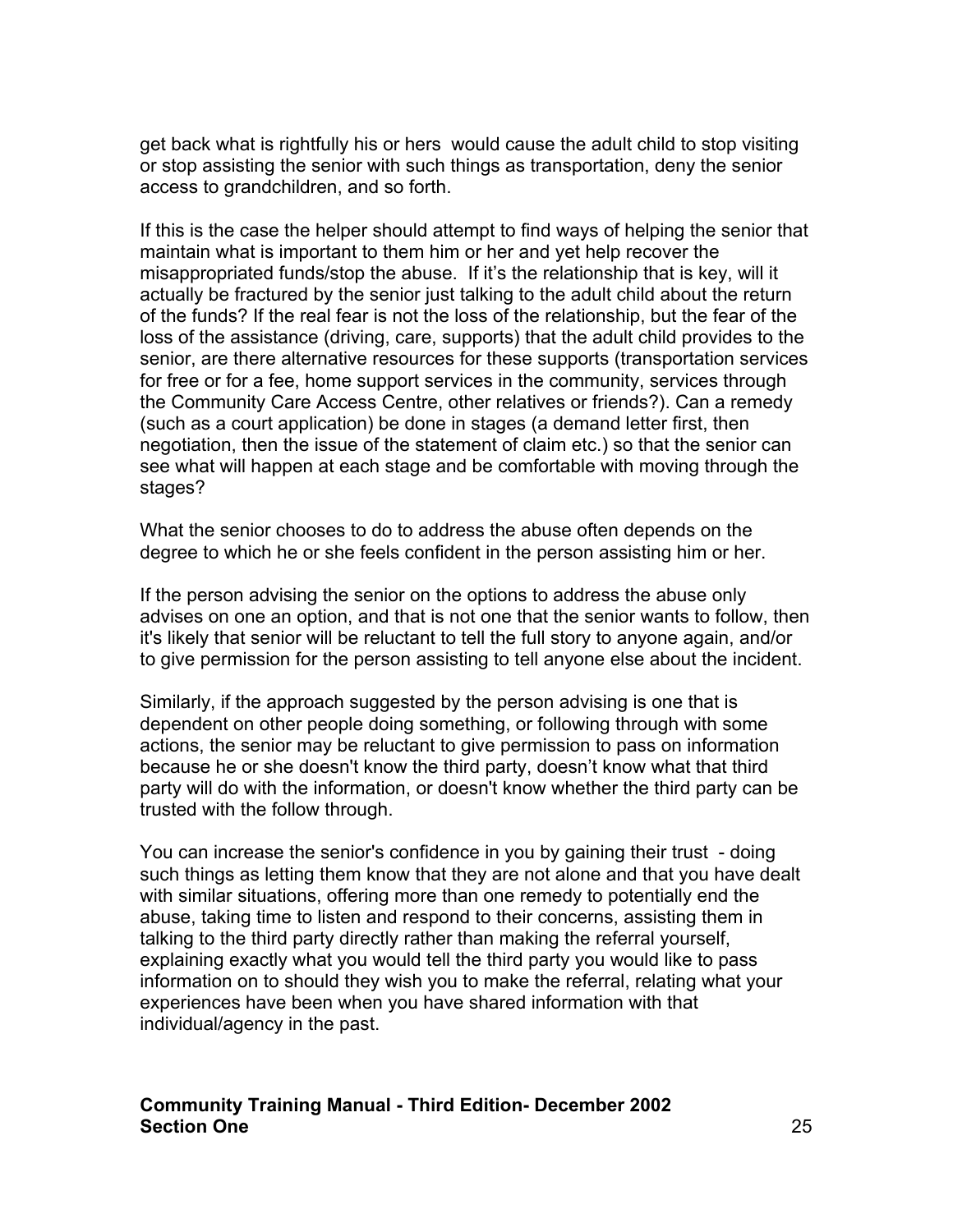Often the senior will give permission to disclose information and/or to seek help from a third party if he or she:

- knows who the information will be passed on to
- is informed how that information will be used
- is aware of what steps will be taken as a result of the disclosure
- can trust that the persons involved in assisting will listen to him or her (the senior) and take direction from him or her
- can trust that the persons assisting him or her will actually follow through and do what they say they will do in providing assistance

### **Remember…**

- If you are not under a legal obligation to disclose information about the abuse, and this is not an emergency situation, and the older adult does not live in a Long- Term Care facility - **do not report** what the mentally capable older adult has told you to **anyone** without their full knowledge and consent.
- If you are required to report the abuse insure that the person is always informed about what is happening regarding addressing the allegation of abuse - you are talking about their life!

## **Documentation**

If an older adult has the capacity to give you instructions - (i.e., he or she understands what you are saying to them/asking of them and they appreciate what the consequences of acting on your suggestions will be) - and they give you permission to speak to another person or agency representative about their situation - then you can do so. The older adult's verbal consent for you to disclose information about them to an identified third party is enough for you to do so. Consent is not a piece of paper, it's the communication of the assent.

Sometimes your employer, or the agency/organization you are representing, requires you to get documentation of the older adult's consent, i.e., a signed "release/disclosure of information form", before you proceed to share the older adult's information with another individual/agency. If this is the case, explain the form to the older adult, clearly write on the form "who" it is that the older adult has given you permission to speak to, and ask the older person to sign the form. It is a good idea (as long as it is **safe**, for the older adult, for you to do so) to ask the older adult to sign two such "release/disclosure forms" so that you can leave one with them for their records/information.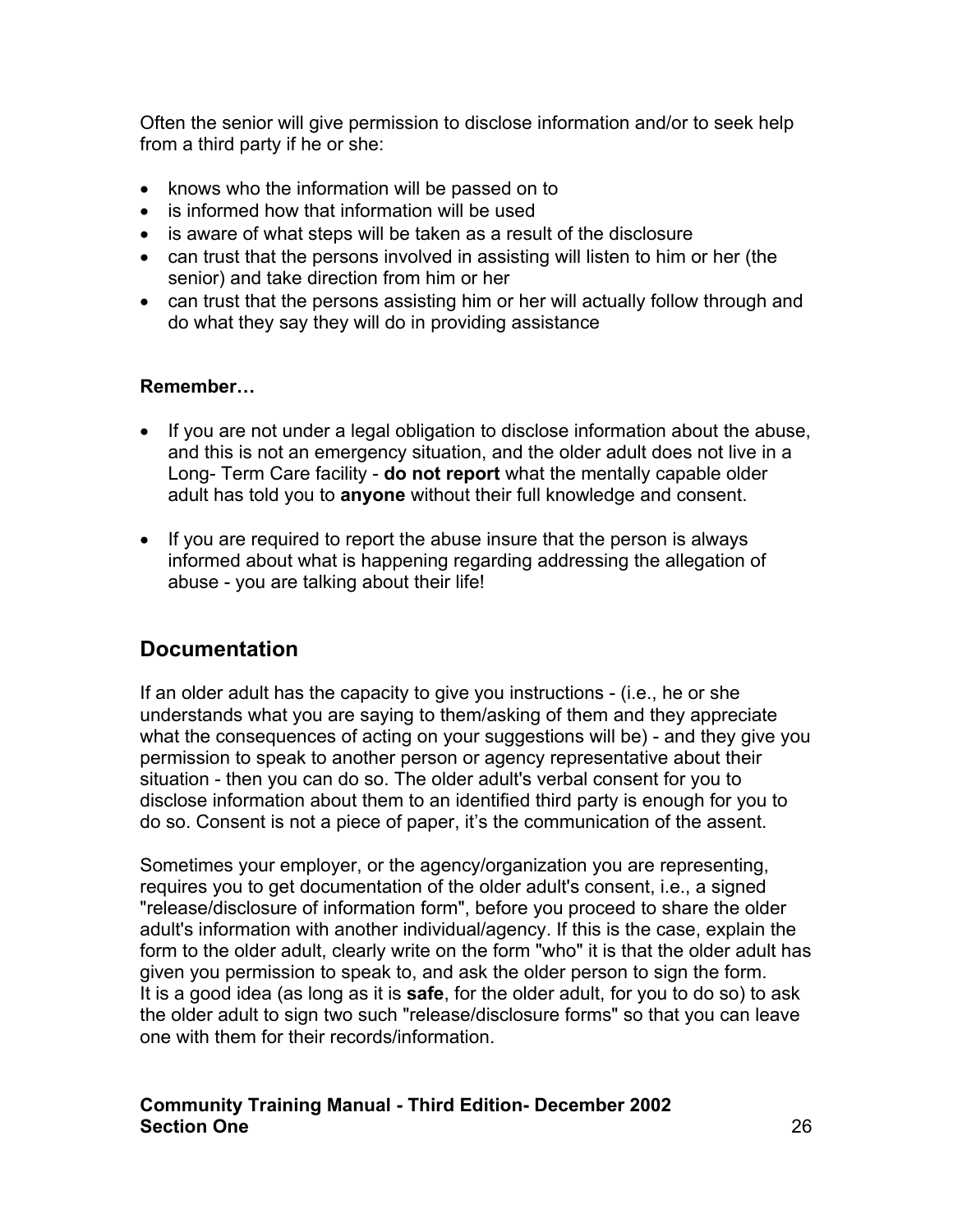## **Why is there no Duty to Report Abuse Against Older Adults like there is for Abuse of Children?**

There is no general legislation in Ontario to require any person to report allegations of abuse of a mentally competent older person to a central agency or particular service to investigate the allegation. This type of legislation, often known as "adult protection legislation", is fairly common in the United States. Forms of it are also in Newfoundland, Nova Scotia, New Brunswick, and Prince Edward Island.

Whether the reporting is voluntary or mandatory, this type of reporting legislation has been extensively criticized as an ageist and inappropriate response to a difficult and complex issue.

It has been called ageist because it is based on childrens' legislation and does not reflect the rights of adults (such as the right to make informed choices) when made to apply to adult problems.

**Seniors are NOT children, they are adults**. As adults, all older adults have the right to liberty and the right to choose how to live. It is unlikely that anyone wants to live in an abusive situation, however, some adults choose to live in abusive situations even after their options, in terms of leaving/getting out of this situation, have been explained. Adults also have the ability to make choices to remove themselves from difficult situations that are harmful and to take steps to seek help to address the abuse. Adults may choose the form of help, and the degree of help, that they want.

Abuse results from an abuse of power therefore adults do need supports and services to address abuse as many cannot remove themselves from their situation on their own. However, the fact that they need help does not justify a service or system taking over the older adult's life and removing their right of choice - which the model of adult protection legislation usually does.

Adult protection legislation often focuses only on older adults, or adults with disabilities, and not on all abused adults. It would not apply to abused younger adult women. It may be asked then, if adult protection legislation is justifiable, why should it not also apply to these situations? The dynamic of wife assault/abuse is similar to that of abuse of older adults. However few people would find the interventions which occur in adult protection legislation as appropriate when applied to a mentally capable younger woman, even though she was a victim of abuse, as it would remove control of her life out of her hands and make others decision makers for her. So then why is it believed to be acceptable for older adults?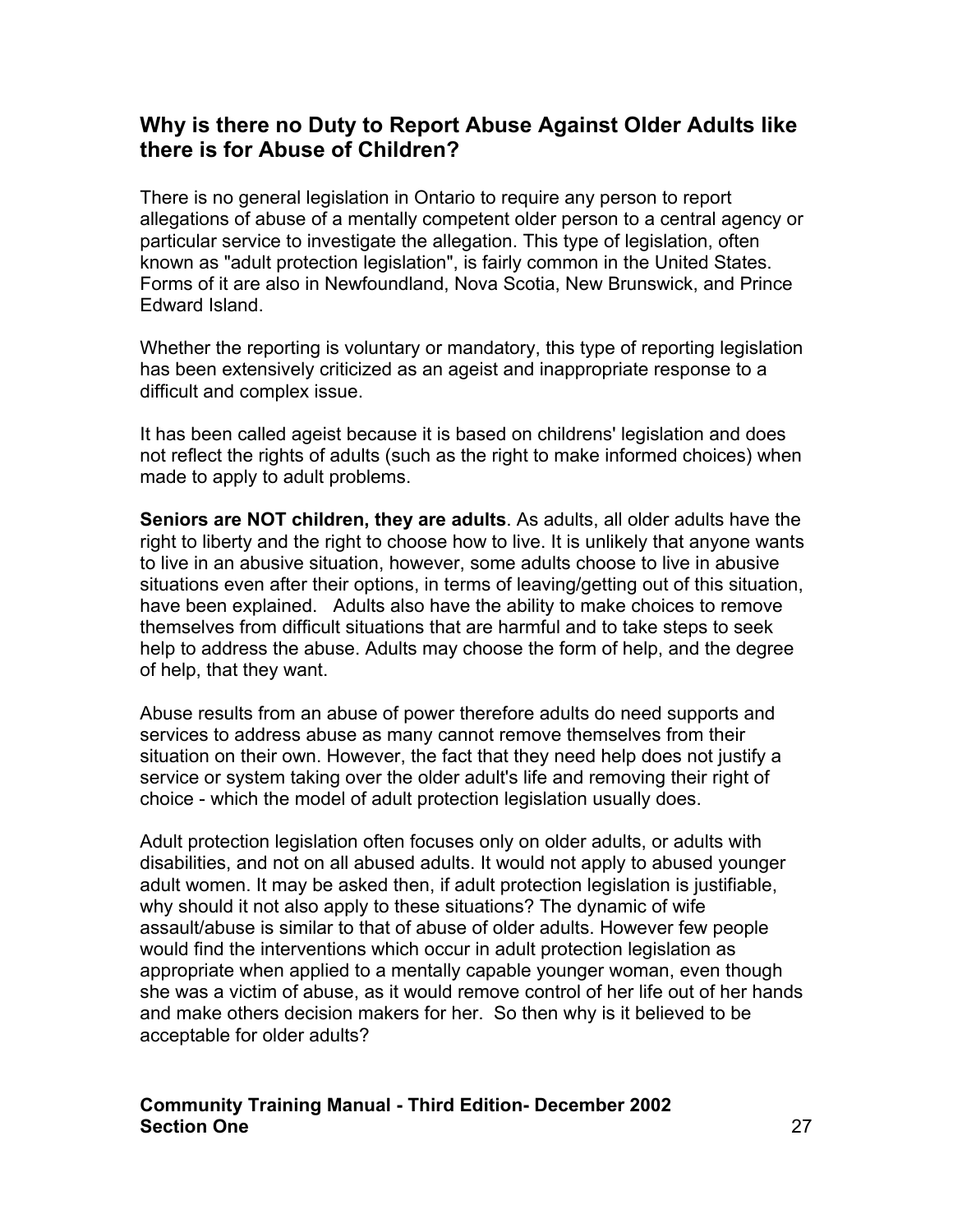Adult protective legislation has also been called inappropriate because abuse of older adults is not a single issue or single problem and there is not one solution to all abuses. There are many different types of abuses, and the remedies and responses to assist an abused older adult are many and may come from a variety of sectors - adult protection services focus on **one** service responding.

But one service can't solve all the abuse problems. The assistance the older adult may need, may have to come from a lawyer if it's a legal problem (such as misappropriation of property) or a social worker if the abuse is rooted in family conflict and a history of abuse. Or some incidents of abuse are best responded to by police intervention. Or the abuser may need to get assistance through a drug or alcohol rehab programme There is a need to continue to develop a variety of responses and services to address abuse of older adults as it is impossible for a single service to meet all needs in this area.

Some people think that special legislation would increase resources to respond to abuse. But ironically, the creation of a special "abuse response" or adult protection service may reduce the response to an older adult rather than increase it. As soon as a service is specifically mandated to respond, the other services that don't have that particular mandate or specific funding, then drop out as a resource, referring the older adult to the special service. This may happen even if the older adult actually needs the help from that first contacted service. This just creates additional delay and steps that have to be taken before help is given.

It is more efficient and effective for all relevant services - whether labeled as abuse response services or not - whether a funded service, or volunteer group, or informal organization - to be aware of the network of services and response in a community so that when a senior makes contact with one service, he or she may be directly connected to other parts of that network without having to go through a specialized service and wait in line to just then be referred to the appropriate service. This networking and interconnection is one of the advantages of a community response network over an adult protection legislated service.

Reporting legislation does not create solutions to abuse problems - it is only a means of people referring to a particular service to investigate. It appears attractive to other service providers who know that assisting a person who has been affected by abuse will take time and resources and/or who may feel that they lack the expertise to assist the older adult. Service providers may therefore prefer to pass on the matter to another person to deal with rather than help the older person themselves.

However, passing on the problem to another person doesn't mean the older person will be helped. The specialized services are usually overloaded and many